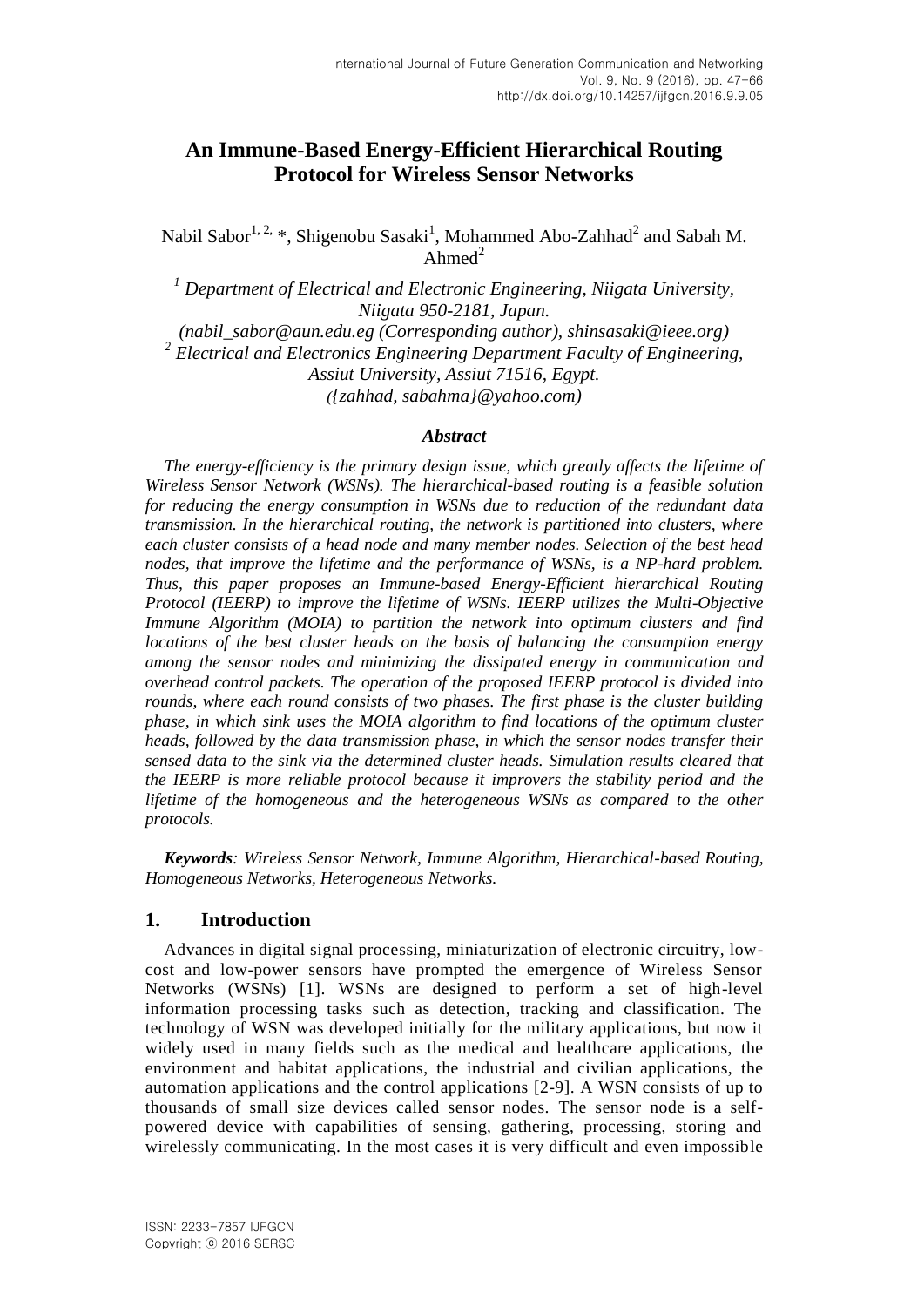to change or recharge batteries of the sensor nodes due to the large number of nodes in network and the complexity of environment. Therefore, designing energy-aware routing protocols becomes an important factor for extending the lifetime of the WSNs. The routing protocols can be grouped based on the routing structure into hierarchical-based, flat-based and location-based routing protocols.

Research has proved that the hierarchical-based routing protocols perform much better than the other types in terms of the energy-efficient and the scalability. The hierarchical-based routing can effectively balance the load among the sensor nodes via assigning different task for each sensor node according to its capabilities. In the hierarchical-based routing, the network is partitioned into clusters, where each cluster contains one head node called Cluster Head (CH) and many Member Nodes (MNs). MN only senses and delivers its sensed data to its related CH, while the CH is responsible for collecting and aggregating the data of its MNs, then transfers the aggregated data to the Base Station (BS). Selecting the best CHs largely affects the whole network's performance and the stability. Thus, an Immune-based Energy-Efficient Hierarchical Routing Protocol (IEERP) is proposed here to improve the lifetime of the homogeneous and the heterogeneous WSNs. IEERP utilizes the Multi-Objective Immune Algorithm (MOIA) to partition the network into optimum clusters and find locations of the best CHs based on balancing the consumption energy among the sensor nodes and minimizing the communication cost for data and overhead control packets. MOIA algorithm is one of recently evolutionary algorithms. It has been considered here due to the following features [\[10,](#page-17-2) [11\]](#page-17-3): 1) It has the global search performance; 2) It produces the solution sets that are highly competitive in terms of convergence, diversity and distribution; 3) It has elitism, which inherently embedded in the selection mechanism to preserve good solutions and not lose them during generations; 4) It adapts the population to a reasonable size for the specific problem and this reduces the number of objective function calls; and 5) It has much less computational cost.

The rest of the paper is organized as follows. Section 2 is a literature survey about various clustering protocols. The preliminaries and formulating of the clustering problem are adopted in Section 3. Section 4 describes the proposed IEERP protocol and how the MOIA is used to find the optimum number of CHs and their locations. The analytical optimal number of CHs is proved in Section 5. In Section 6, analysis of the IEERP protocol is presented. Section 7 gives the simulation results and discussion. Finally, Section 8 offers some conclusions.

## **2. Related Work**

Many hierarchical-based routing protocols for WSNs have appeared in the literature. Low Energy Adaptive Clustering Hierarchy (LEACH) protocol [\[12\]](#page-17-4) is the first clustering protocol that has been designed especially for WSNs. LEACH partitions the network into clusters and selects CHs randomly. Each non-CH node selects the nearest CH to it depend on the received advertisement messages and joins to it. Once the clusters are constructed, CHs define a Time Division Multiple Access (TDMA) schedule by defining timeslots for their MNs. Each CH aggregates the collected data into a fixed-length packet, and forwards the aggregated packet to the BS directly. A GA-based adaptive clustering protocol, called LEACH-GA, was designed in [\[13\]](#page-17-5) depending on the principles of LEACH protocol. The LEACH-GA protocol operates into rounds, where each round contains a setup phase and a steady-state phase. In addition, a preparation phase was added before the starting of the first round only to collect the ID and positions of all sensor nodes in the network. Based on the received information, BS begins to search for an optimal probability of CHs using GA based on minimizing the communication cost. The procedures of the setup and the steady-state phases are similar to that considered in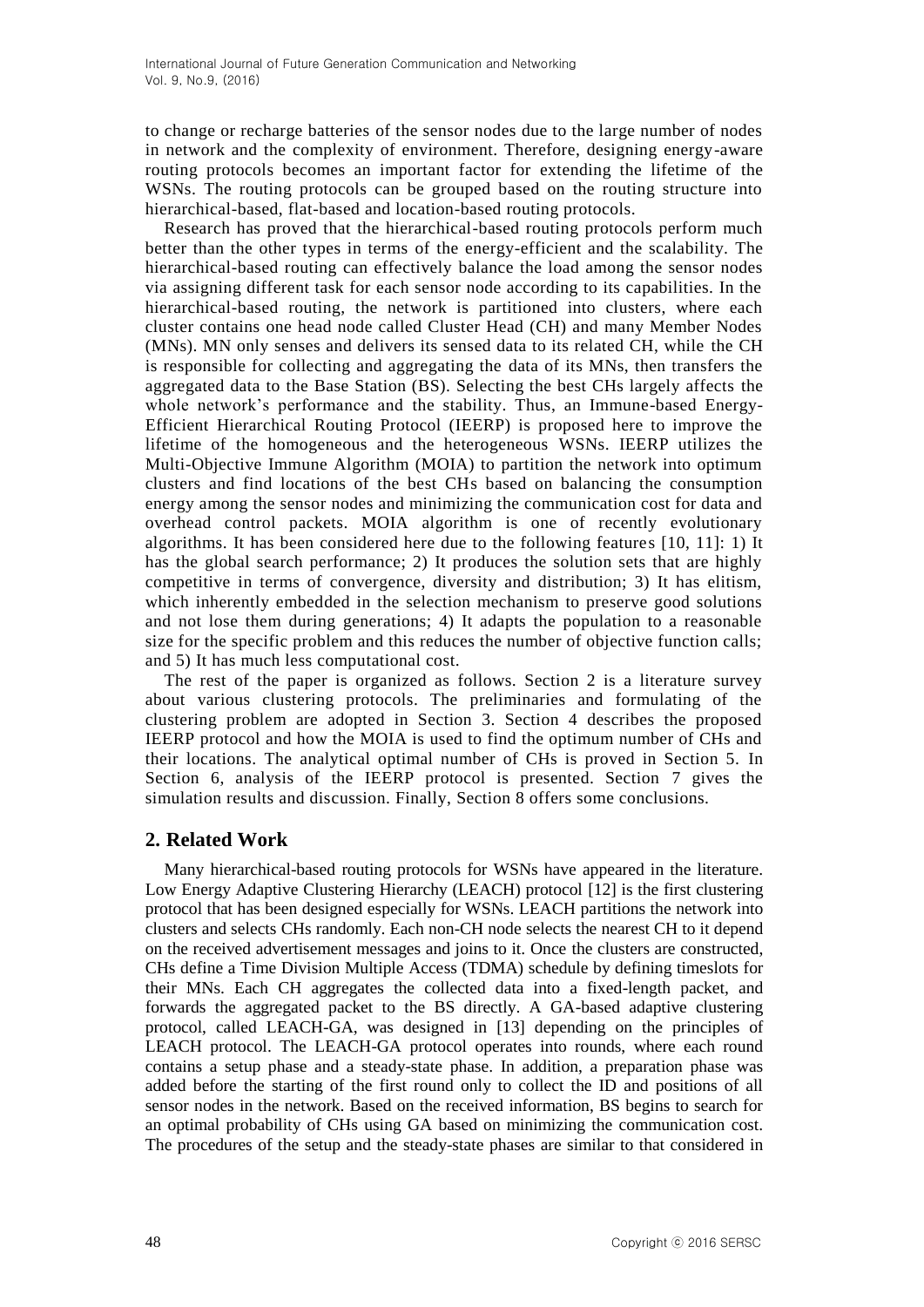the LEACH protocol. An Amend LEACH (A-LEACH) protocol was adopted in [\[14\]](#page-17-6) for enhancing and prolonging the stability period of WSNs by considering the heterogeneity of the sensor nodes. The idea of A-LEACH protocol depends on the election probabilities of the sensor nodes in selection of CHs. The probability of each node is estimated based on its residual energy and the residual energy of the other nodes in the network. The higher-energy nodes have high probability and high chance to be CH.

A Genetic Algorithm-based Energy-Efficient adaptive clustering hierarchy Protocol (GAEEP) [\[15\]](#page-17-7) was suggested to efficiently prolong the stability period and the lifetime of WSNs. GAEEP prolong the lifespan of the sensor nodes in the network by determining the locations of the optimum CHs based on minimizing the communication cost of the sensor nodes using GA. The GAEEP protocol operates in rounds manner. Each round begins with a setup phase, in which BS constructs the optimum clusters, followed by a steady-state phase, in which CHs gather data of their member nodes and transfer to BS in frame formats. In [\[16\]](#page-18-0), A Genetic Algorithm based Energy-efficient Clustering Hierarchy (GAECH) protocol was designed to extend the stability period and the lifetime of WSNs with a novel fitness function. The fitness function of GAECH considers the dissipated energy of in data collection of round, standard deviation of dissipated energy between clusters, CH dispersion and CHs energy consumption, in forming clusters. A Stable Election Protocol based on Fuzzy Logic (SEPFL) was designed in [\[17\]](#page-18-1) to prolong the lifespan and throughput of WSNs. SEPFL utilizes the fuzzy logic control to enhance the CH selection and prolong the lifetime of the SEP protocol [\[18\]](#page-18-2) depend on the distance of the sensor nodes from BS, the nodes density and the battery level of the sensor nodes. The sensor nodes with high residual energy, high probability, and requiring less energy for communicating with other nodes as well as the BS a re elected as CHs. Even though the existing routing protocols can extend the lifetime of WSNs, they suffer from the load balancing and the energy hole problems. Thus, this paper proposes an Immune-based Energy-Efficient hierarchical Routing Protocol (IEERP) to extend the stability period of the homogeneous and the heterogeneous WSNs. IEERP uses the MOIA algorithm to partition the network into optimum clusters and find locations of CHs from the higher energy nodes based on balancing the load among the sensor nodes and minimizing the communication cost. This extends the stability period and reduces the instability period of WSNs.

## **3. Preliminaries and Problem Formulation**

Let the network composes of a Base Station (BS) and N sensor nodes which are distributed in  $M_1 \times M_2$  target region. The network topology is represented by a connected graph *G(S, E)*, where  $S = \{s_i : 0 \leq l \leq N\}$  is the sensor nodes set and *E* is the set of all the possible edges formed among all the nodes in *S*. For any two nodes  $s_b$ ,  $s_q \in S$ , there is an edge between  $s_l$  and  $s_q$  if and only if  $||s_l - s_q|| \le R_c$ , where  $||s_l - s_q||$  is the Euclidean distance between  $s_l$  and  $s_q$ , and  $R_c$  is the communication range of the sensor node

## **3.1. Preliminaries**

To formulate the clustering problem, the following assumptions about the sensor nodes are fixed:

- The BS is resource-rich device.
- All sensor nodes and BS are stationary after deployment.
- All sensor nodes have a unique ID and are location-aware using localization algorithms [\[19,](#page-18-3) [20\]](#page-18-4).
- All sensor nodes have the ability to communicate directly with BS.
- The intra-cluster sensed information is highly correlated.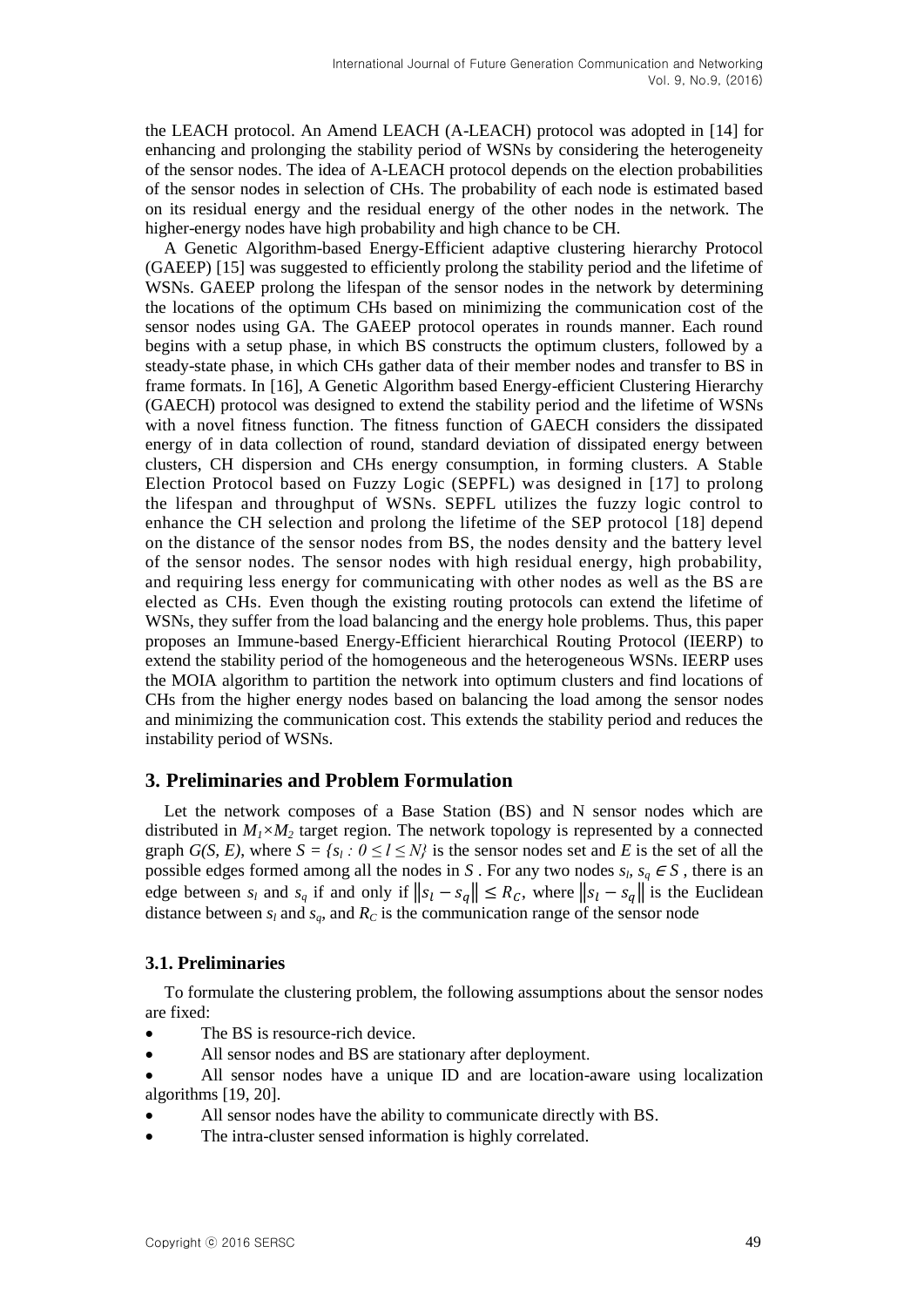Each cluster communicates using a different CDMA code in order to reduce interference from nodes belonging to the other clusters.

#### The communication channel is symmetric.

It is well known that power consumption is an important issue related to the performance of WSNs. Therefore, the first order radio model, which is shown in Figure 1, is used here for calculating the dissipated energy in transmitting and receiving k-bit packet. To transmit a k-bit message a distance d, this radio model expends:

$$
E_{Tx}(k, d) = E_{Tx - elec}(k) + E_{Tx - amp}(k, d) = k E_{elec} + E_{Amp} k d^{p}
$$
 (1)

and to receive this message, the radio expends:

$$
E_{Rx}(k) = E_{Rx - elec}(k) = k E_{elec}
$$
 (2)

where,  $E_{elec}$  and  $E_{Amp}$  are the dissipated energy in the electronic circuit and the amplifier of the radio model respectively and *p* is the path loss. If distance *d* is less than the threshold distance  $(d_o = \sqrt{E_{fs}/E_{mp}})$ , free space model (*fs*) will be used by setting  $p = 2$  and  $E_{Amp} = E_f$ . Otherwise, the multipath (*mp*) fading model should be adopted by setting  $p = 4$ and *EAmp=Emp*.





Since the intra-cluster sensed information is highly correlated, CHs can use the data aggregation techniques to combine several correlated data signals into a single lengthfixed packet. The dissipated energy for aggregating m packets of k-bits is given by:

$$
E_{\rm agg}(k) = m k E_{\rm DA} \tag{3}
$$

Let the network is clustered into *L* clusters and each one contains  $m_i$   $(i=1,2,...,L)$  Member Nodes (MNs). The length of the generated data packet from each sensor node is k-bits. Each MN in any cluster only needs to transmit its sensed data to its respective CH once during a frame. Thus, the dissipated energy in the intra-cluster communication between the MN *l* and its CH *i* is given by:

$$
E_{MN-i}(l, k, d) = k E_{elec} + E_{Amp} k (d(l, i))^p
$$
\n(4)

where  $d(l, i)$  is the distance between MN *l* and CH *i*. On the other hand, the dissipated energy in each CH depends on both the intra-cluster and inter-cluster communications. Equation (6) illustrates the dissipated energy of CH in receiving data packets from its member nodes ( $1<sup>st</sup>$  term), aggregating its own and the received packets ( $2<sup>nd</sup>$  term), and transmitting the aggregated packet to BS  $(3<sup>rd</sup>$  term).

 $E_{CH}(i, k, d) = k E_{elec} m_i + k E_{DA}(m_i + 1) + (k E_{elec} + E_{Amp} k (d(i, BS))^p)$  (5) where, *d(i, BS)* is the distance between CH node *i* and BS.

#### **3.2. Problem Formulation**

In order to meet the performance goals of the IEERP protocol, a network must be able to adapt its behavior to accommodate changes in its intrinsic properties such as the scalability and the offered load. Percentage of CHs is important as both a large number of CHs and a smaller number of CHs would drain energy of the network. Therefore, the problem is how to partition the network into optimum *L* clusters and find the position of their CHs ( $P = \{(x_1, y_1), ..., (x_L, y_L)\}\)$  such that the communication cost of the network is minimized, the load among the nodes is balanced, and the number of CHs is controlled.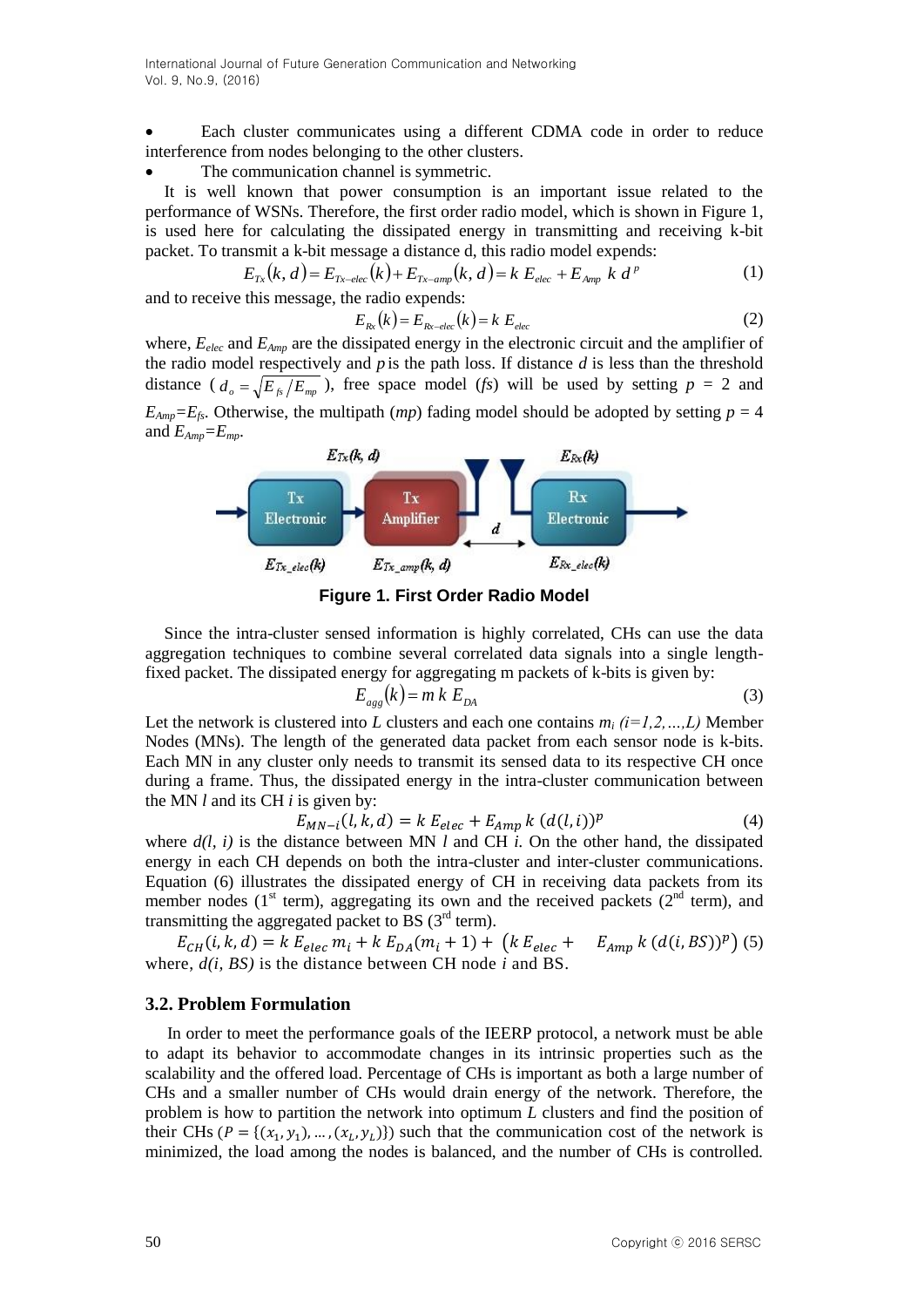This problem can be described as a Multi-Objective Problem (MOP). The solution of this MOP will be found using the MOIA algorithm subject to the following objectives:

**Objective 1**: Minimize the total dissipated energy of all the sensor nodes in the network during a round in predetermined clusters as follows:

Minimize  

$$
\left( E_{disp} = \sum_{i=1}^{L} \left[ \left( E_{CH}(i,k,d) + E_{CH_{CP}}(i,k_{CP},d) \right) + \sum_{l=1}^{m_i} \left( E_{MN-l}(l,k,d) + E_{MN_{CP}-i}(l,k_{CP},d) \right) \right] \right)
$$
(6)

where,  $E_{CH_{CP}}(i, k_{CP}, d)$  and  $E_{MNeq}$ -i(l,  $k_{CP}$ , d) are the dissipated energies in control packets of CH *i* and MN *l* respectively and their equations will be given in subsection 4.2.

**Objective 2:** Find the optimal number of CHs (*L*) for which the energy consumption will be minimal by factoring *L* into the objective function as follows:

Minimize  $(N_{CH} = L/N)$  (7) As a result, the positions of the optimum CHs  $(P = \{(x_1, y_1), ..., (x_L, y_L)\})$  can be obtained by utilizing the MOIA algorithm through the minimization of the following objective function:

$$
minimize \left(F_{IEERP}(P) = wE_{disp}(P) + (1 - w)N_{CH}(P)\right)
$$
  
subject to  $E_{res}(CH_i) \ge E_{avg}$ ;  $i = 1, 2, ..., L$  (8)

where,  $E_{res}(CH_i)$  is the residual energy of CH *i*,  $E_{avg}$  is the average of the nodes' residual energy in the sensor field and *w* is a weight factor in the range of [0 1]. The appropriate value of *w*is based on the observed variability of each cost function.

#### **4. Immune-Based Energy-Efficient Hierarchical Routing Protocol**

The Immune-based Energy-Efficient Hierarchical Routing protocol (IEERP) utilizes the MOIA algorithm to solve the MOP problem by finding the optimal location of CHs based on minimizing the communication cost and balancing the load among the sensor nodes. The operation of the IEERP protocol is divided into rounds, where each round consists of two phases as shown in Figure 2. The first phase is the cluster building phase with duration  $T_1$ . This phase is run in a hybrid manner, where the sink uses the MOIA algorithm to find locations of the optimum CHs. Then the construction of clusters is done in a distributed mode. While, the second phase is the data transmission phase with duration  $T_2$  which is larger than the duration of the cluster building phase (i.e.  $T_2 >> T_1$ ) to reduce the overheads of the clustering process. The data transmission phase operates in a distributed manner, where the sensor nodes transfer their sensed data to the BS via the selected CHs. Furthermore, the information of the network is collected only one time before the first round through the Information Collection Phase (ICP) as shown in Figure 2 to reduce the control overheads. Figure 3 shows the flow chart of the IEERP protocol.

#### **4.1. Information Collection Phase**

The Information Collection Phase (ICP) is run only one time before the first round. In this phase, the sink initializes the network by defining the number of sensor nodes (*N*), the initial energy of each node  $(E_o)$ , the size of data packet  $(k)$ , the size of sensor field  $(M_1\times M_2)$  and parameters of the radio model. Then the sink gathers the ID, position and energy level of all sensor nodes in the network via broadcasting a *Reqst*  $Msg(ID, x_{BS}, y_{BS})$ message contains its location and ID using the flooding method. Sensor nodes that exist in the communication range of sink and receive the *Reqst\_Msg* message, they reply by sending a *Self\_Info\_Msg(ID, location, Eo)* message contains its ID, location and initial energy to the sink, then they re-broadcast the request message after adding their ID in its header. A sensor node, that receives many messages from different nodes, selects the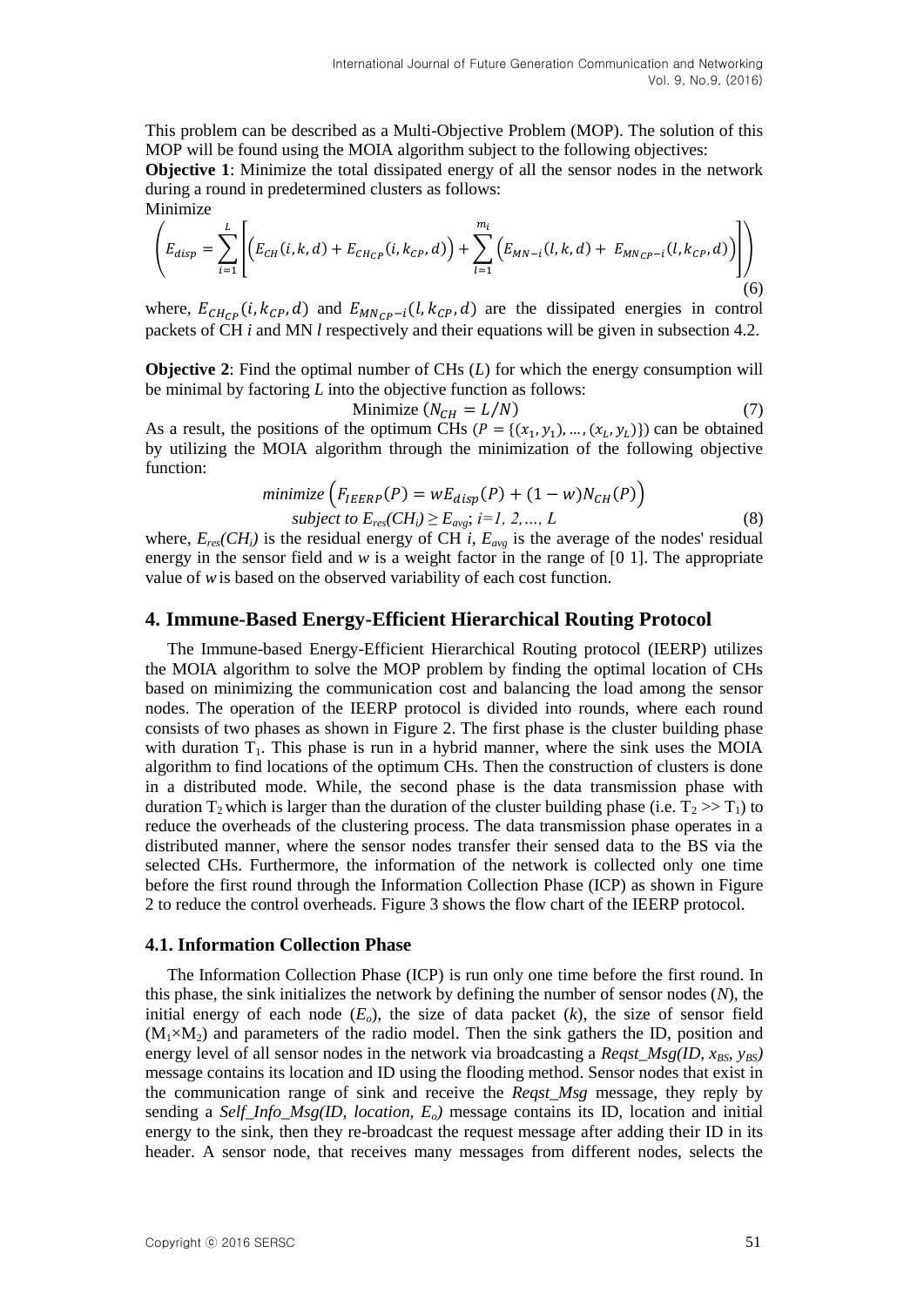node that is near to it and near to the sink simultaneously and replies to it with its information. This process is repeated until the sink receives information of all sensor nodes in the network. Based on the received information from the sensor nodes, BS sets the state of all nodes to be an Ordinary Node (ON) and stores the information in its memory. During the clustering process, any alive node in the network can be ON node or MN or CH. But after building clusters, each node would be CH or MN.



**Figure 2. Operation of the IEERP Protocol**

### **4.2.Cluster Building Phase**

After initialization, the sink uses the MOIA algorithm to find the optimum number of CHs and their locations based on balancing the load among the sensor nodes and minimizing the total dissipated energy in communication process and overhead control packets of all sensor nodes as shown in Figure 3. Once CHs are determined, the sink sends a *CH* stat  $Msg()$  message to these node to change its state from ON to CH. Based on the received messages, CHs advertise their state by broadcasting an *Adv\_Msg(CH\_ID)* within their communication range. Then, each ordinary node selects the nearest CH to it based on the strength of the received advertising message and sends a *Join Req Msg(MN ID)* message contains its ID to the selected CH. CH creates a TDMA schedule by allocating timeslots according to the number of its MNs and sends a *Sched Msg(TDMA)* message to inform its MNs by this schedule. The TDMA schedule is used to avoid the intra-cluster collisions and reduces the energy consumption by turning the radio of MN when is not in use. Also to reduce inter-cluster interference, every CH selects a unique CDMA code and informs all MNs within the cluster to transmit their data using this spreading code. Since the control packets consume a significant amount of energy, the IEERP protocol considers the dissipated energy of the control messages in the CHs selection process. The dissipated energy in the control packets for CH and MN during each round are given respectively by:

$$
E_{CH\_CP}(i, k_{CP}, d) = \underbrace{k_{CP}E_{elec}}_{rec. CH\_stat\_MSg} + \underbrace{k_{CP}E_{elec}m_i}_{rec. join\_Req\_MSg} + \underbrace{2(k_{CP}E_{elec} + E_{Amp}k_{CP}(R_c(i))^p)}_{Broadcast \, Sched - Msg \, and \, adv - Msg \, and \, stched - Msg} \tag{9}
$$
\n
$$
E_{MN\_CP - i}(l, k_{CP}, d) = \underbrace{2k_{CP}E_{elec}}_{rec. \, Adv - Msg \, and \, Sched - Msg} + \underbrace{k_{CP}E_{elec} + E_{Amp}k_{CP}(d(l, i))^p}_{transmit \, joint \, request \, to \, CH \, i} \tag{10}
$$

#### **1) Selection of Cluster Heads**

Selecting the best CHs largely affects the lifetime and the stability of WSNs. Thus, The IEERP protocol utilizes the MOIA algorithm to find the optimum CHs based on balancing the consumption energy and minimizing the communication cost for data and overhead control packets. Figure 4 shows the pseudo code of the CH selection algorithm and its details are given below: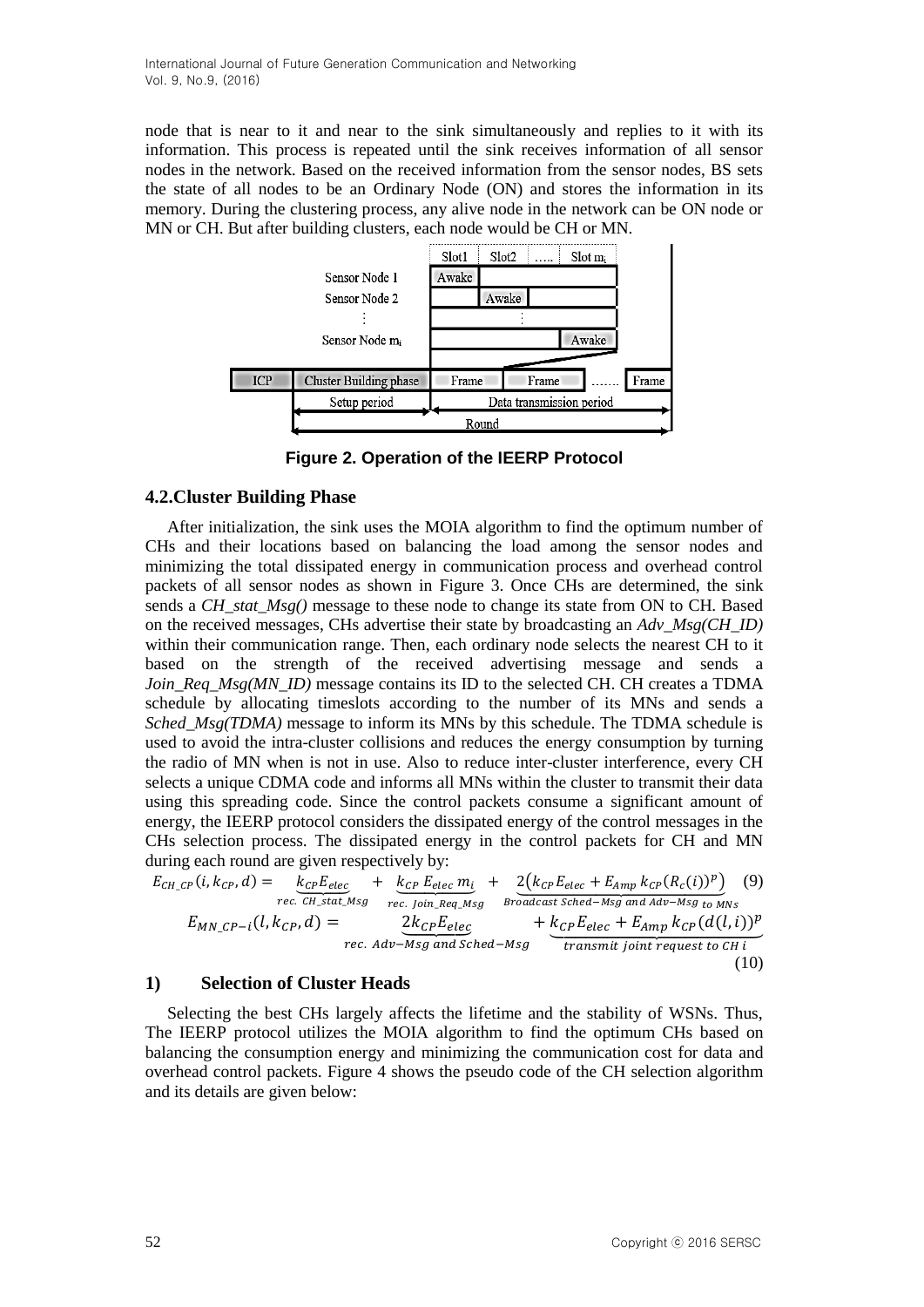



#### **A. Generation of Antibody Population**

Since CHs perform more tasks than the MNs, the IEERP protocol balances the consumption energy between CHs and MNs via selecting CHs from higher energy nodes. This can be done by constructing the candidate sensors set  $\mathcal{S} = \{s_1, s_2, ..., s_{n_{gen}}\}$ ;  $n_{gen} \leq N$ ) via selecting the nodes that have residual energy (*Eres*) equal to or greater than the average energy (*Eavg*) of all alive nodes in the sensor field as follows:

$$
\mathbb{S} = \left\{ \mathbb{s}_1, \mathbb{s}_2, \dots, \mathbb{s}_{n_{gen}} \right\} = \left\{ \mathbb{s}_l \, | \, \forall l \in [1 \, N_{live}] \land E_{res}(l) \ge E_{avg} \right\} \tag{11}
$$

After that, BS encodes the sensor nodes of the set  $\mathcal S$  using a binary stream to form a population pool of  $p_s$  antibodies,  $pop = (X_1; X_2; \dots; X_m; \dots; X_{p_s})$ , as shown in Table (1). Each CHs antibody  $(X_m)$  consists of  $n_{gen}$  bits, in which each bit  $(x_b)$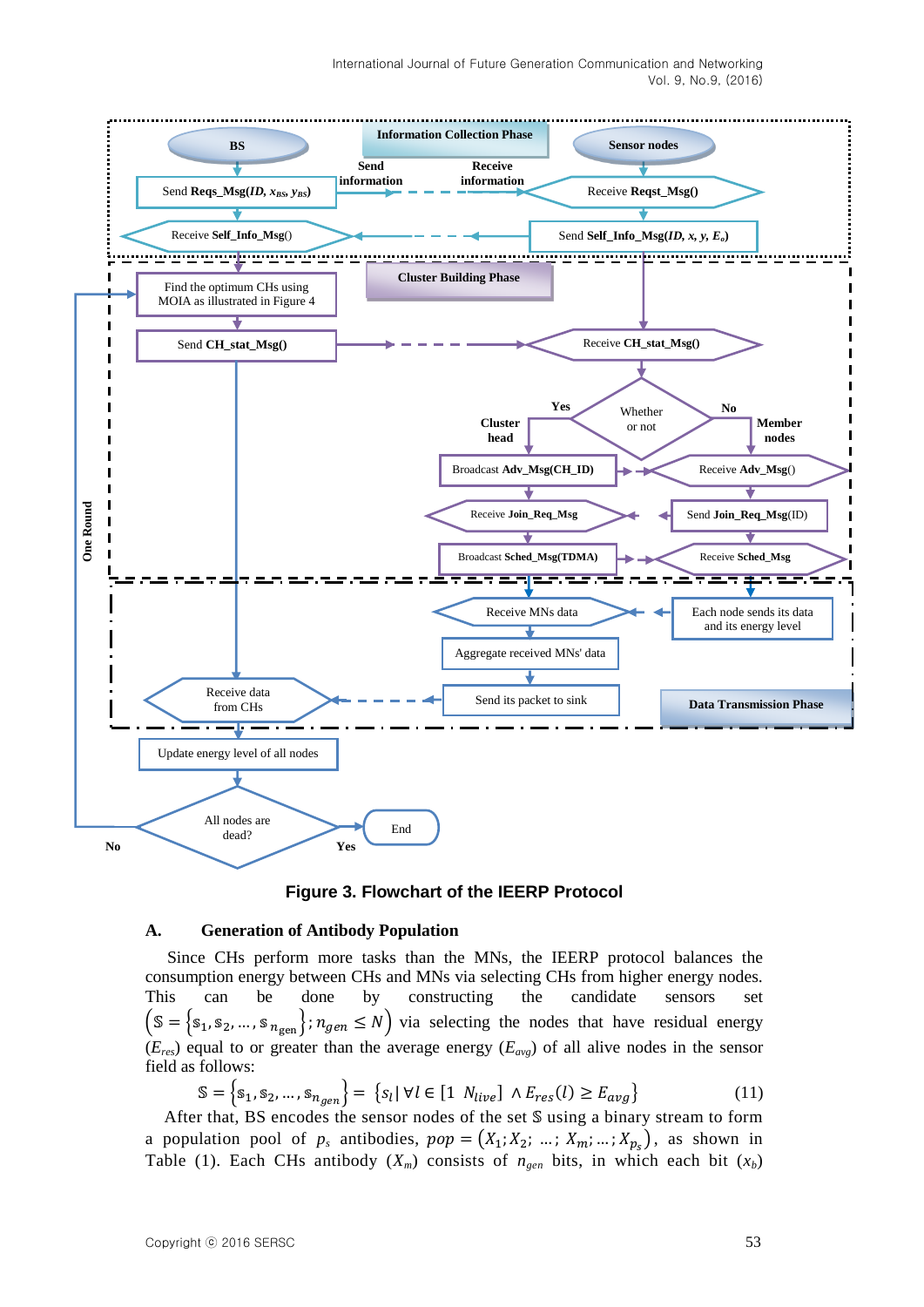corresponds to one sensor in  $S$ . A "1" means that the corresponding node is a CH; otherwise, it is an ON.

| <b>Sensors Set S</b>                                                                                                                                                                                                                                                                                                                                                | S <sub>1</sub> | $\mathbb{S}_2$    | $\mathbb{S}_3$ | $S_4$ | $\ddotsc$ | $\mathbb{S}_{\bm{b}}$ |          | $\mathbb{S}_{n_{\underline{gen}}}$ |  |
|---------------------------------------------------------------------------------------------------------------------------------------------------------------------------------------------------------------------------------------------------------------------------------------------------------------------------------------------------------------------|----------------|-------------------|----------------|-------|-----------|-----------------------|----------|------------------------------------|--|
| CHs Antibody $(X_m)$                                                                                                                                                                                                                                                                                                                                                |                | $\mathcal{X}_{2}$ | $x_3$          | $x_4$ | .         | x <sub>b</sub>        | $\cdots$ | $x_{n_{gen}}$                      |  |
|                                                                                                                                                                                                                                                                                                                                                                     |                | 0                 |                |       |           | $\theta$              |          |                                    |  |
| <b>Inputs:</b> IDs, Positions, and $E_{res}$ of all sensor nodes of the set $\mathbb S$<br><b>Outputs:</b> IDs and Positions of the selected CHs                                                                                                                                                                                                                    |                |                   |                |       |           |                       |          |                                    |  |
| % Set the parameters of MOIA<br><i>Set</i> $(p_s, p_r, p_c, p_h, p_m, Max_{gen})$ ;<br>% Initialization of generations counter<br>$gen=0;$<br>% Construct an initial population with size $p_s \times n_{gen}$<br>$pop=Initial\_pop(p_s, n_{gen});$<br>% Evaluate the parent population<br>Evaluate $(pop)$ ;                                                       |                |                   |                |       |           |                       |          |                                    |  |
| <b>While</b> (stopping criterion is false)<br>$gen = gen + 1$ ;<br>% Increment the number of generations<br>% Roulette wheel selection<br>pop_sel=RWS_Selection(pop);<br>pop_rep=replication (pop_sel);<br>% Selection of better antibodies<br>pop_clon=Cloning (pop_sel);<br>% Clonal operation<br>pop_hyper=Hypermutation(pop_clon);<br>% Hypermutation operation |                |                   |                |       |           |                       |          |                                    |  |
| $pop\_tot=[pop\_rep, pop\_hyper];$<br>pop_off=Mutation(pop_tot);<br>% Mutation operation<br>Evaluate (pop_off);<br>% Evaluate the offspring population<br>% Construction population of next generation<br>$pop = Const\_pop(pop, pop\_off);$<br>end                                                                                                                 |                |                   |                |       |           |                       |          |                                    |  |

**Table 1. CHs Binary Antibody (***Xm***)**

## **Figure 4. Pseudo Code of CHs Selection Algorithm**

#### **B. Population Evaluation**

Since the most energy of the sensor nodes dissipates in the communication process [\[21\]](#page-18-5), the IEERP protocol finds the optimum CHs that guarantee balancing the consumption energy among the sensor nodes and minimizing the dissipated energy in communication and overhead packets. Thus, each antibody in the population is evaluated based on the value of the objective function  $F_{IEERP}(X_m)$  given by Equation (8).

## **C. Antibodies Selection**

In order to produce strong offspring antibodies in the next steps, a selection of better parents is performed using the Roulette Wheel Selection (RWS) mechanism [\[22\]](#page-18-6). The principle of RWS is based on the probability of each CHs antibody that proportions to its fitness value ( $Fit(X_m) = 1/F_{IEEEP}(X_m)$ ). The antibodies with higher fitness values are more likely to be selected as the parent antibodies to form  $pop\_sel = (\dot{X}_1, \dot{X}_2, \dots, \dot{X}_m, \dots, \dot{X}_{p_s})$  which will undergo the replication and the clonal proliferation processes for generating offspring antibodies.

## **D. Replication Operation**

After selecting the parent CHs antibodies using the RWS mechanism, these antibodies undergo the replication process. Replication process is used to select the best  $p_r p_s$  CHs antibodies from *pop\_sel* to construct  $pop\_rep = (\ddot{X}_1, \ddot{X}_2, \ldots, \ddot{X}_m, \ldots, \ddot{X}_{p_r, p_s})$  based on the replication rate  $(p_r)$ . These antibodies will undergo the mutation process to generate offsprings.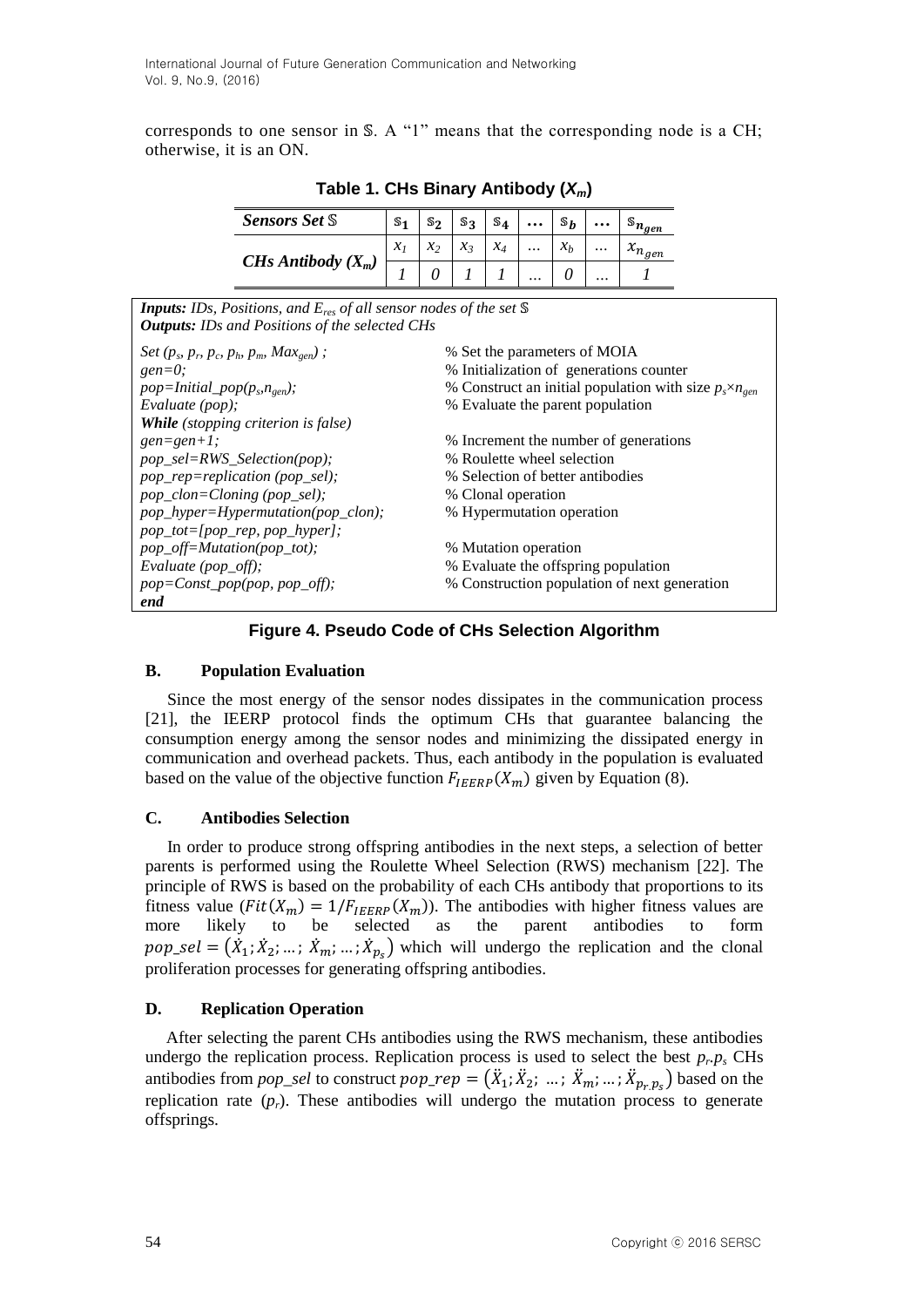#### **E. Clonal Proliferation within Hypermutation**

Clonal proliferation operation is used to make the parent antibodies proliferate and produce clones. This operation is applied to the selected antibodies (*pop\_sel*) to increase the antibodies diversity. Depending on the clonal rate  $(p_c)$ , the best  $p_s p_c$  CHs antibodies are chosen from *pop\_sel* to join the hypermutation operation to form *pop\_hyper* =  $(\bar{X}_1; \bar{X}_2; \dots; \bar{X}_m; \dots; \bar{X}_{p_c, p_s, N_{clon}})$ . The *pop\_hyper* is formed via producing  $N_{clon}$  clones for each antibody through mutating some bits in each antibody based on hypermutation rate  $(p_h)$ . If the antibody  $\dot{X}_m = \{x_1, x_2, ..., x_a, ..., x_b, ..., x_c, ..., x_{n_{gen}}\}$  is chosen depending on  $p_c$ , the resulting clone is  $\bar{X}_m = \{x_1, x_2, ..., x'_a, ..., x'_b, ..., x'_{c}, ..., x_{n_{gen}}\}$ , where  $x'_c$  $x_{a,b,c}$ . Table (2) shows the effect of hypermutation on the single antibody  $(\dot{X}_m)$  that is selected based on  $p_c$  to produce two clones. The shaded bits in Table (2) are the bits that mutated from 0 to 1 or vice versa based on *ph*.

**Table 2. An Example of Hypermutation**

| Original Antibody $(\dot{X}_m)$             |  |  |  |  |
|---------------------------------------------|--|--|--|--|
| First clone Antibody $(X_{m1})$             |  |  |  |  |
| Second clone Antibody $(\overline{X}_{m2})$ |  |  |  |  |

### **F. Mutation Operation**

Mutation alters one or more genes depending on the mutation rate  $p_m$  to provide exploration. The mutation operation is used to mutate the replicated population (*pop\_rep*) and hypermutated population ( $pop\_hyper$ ) to produce offspring population  $pop\_off =$  $(\bar{\bar{X}}_1, \bar{\bar{X}}_2, \dots, \bar{\bar{X}}_{m}, \dots, \bar{\bar{X}}_{l_{off}})$ , where  $l_{off} = p_s$ ,  $p_c$ ,  $N_{clon} + p_s$ ,  $p_r$ . For a given antibody  $\bar{X}_m$  $\{x_1, x_2, ..., x_b, ..., x_{ngen}\}\$ , if the bit  $x_b$  is selected for mutation depending on  $p_m$ , the resulting offspring is  $\bar{X}_m = \{x_1, x_2, ..., x_b, ..., x_{n_{gen}}\}$ . The new bit  $x'_b$  is a complement of  $x_b$ . In our protocol, the mutation rate is set by  $p_m = 1/n_{gen}$  as stated in [\[23\]](#page-18-7), where  $n_{gen}$  is the length of CHs antibody  $(\bar{X}_m)$ . Table (3) shows the effect of mutation on the hypermutated antibody  $(\bar{X}_m)$ . Based on  $p_m$ , the shaded bits are chosen to mutate from 0 to 1 or vice versa.

**Table 3. An Example of Mutation**

| Hypermutated Antibody $(\overline{X}_{m1})$ |  |  |  |  |
|---------------------------------------------|--|--|--|--|
| <b>Mutated Antibody</b> $(\overline{X}_m)$  |  |  |  |  |

#### **G. Population Updating**

A population is updated as a result of completing one generation. Based on  $F_{IEERP}$ values, *p<sup>s</sup>* antibodies are selected from the initial population  $\left( pop = (X_1; X_2; ..., X_m; ...; X_{p_s}) \right)$ and offspring population  $\left( pop\_off = (\bar{\bar{X}}_1; \bar{\bar{X}}_2; ...; \bar{\bar{X}}_{n}; ...; \bar{\bar{X}}_{left}) \right)$  to form the population of the next generation  $(pop = (X_1; X_2; ..., X_m; ..., X_{p_s}))$ ; where  $X_m$  is given by:  $X_m = \begin{cases} \overline{\overline{X}}_n, \forall n \in \left[1 \mid l_{off}\right], \text{if } F(\overline{\overline{X}}_n) < F(X_m) \\ \vdots & \vdots \end{cases}$  $\boldsymbol{X}$ ; (12)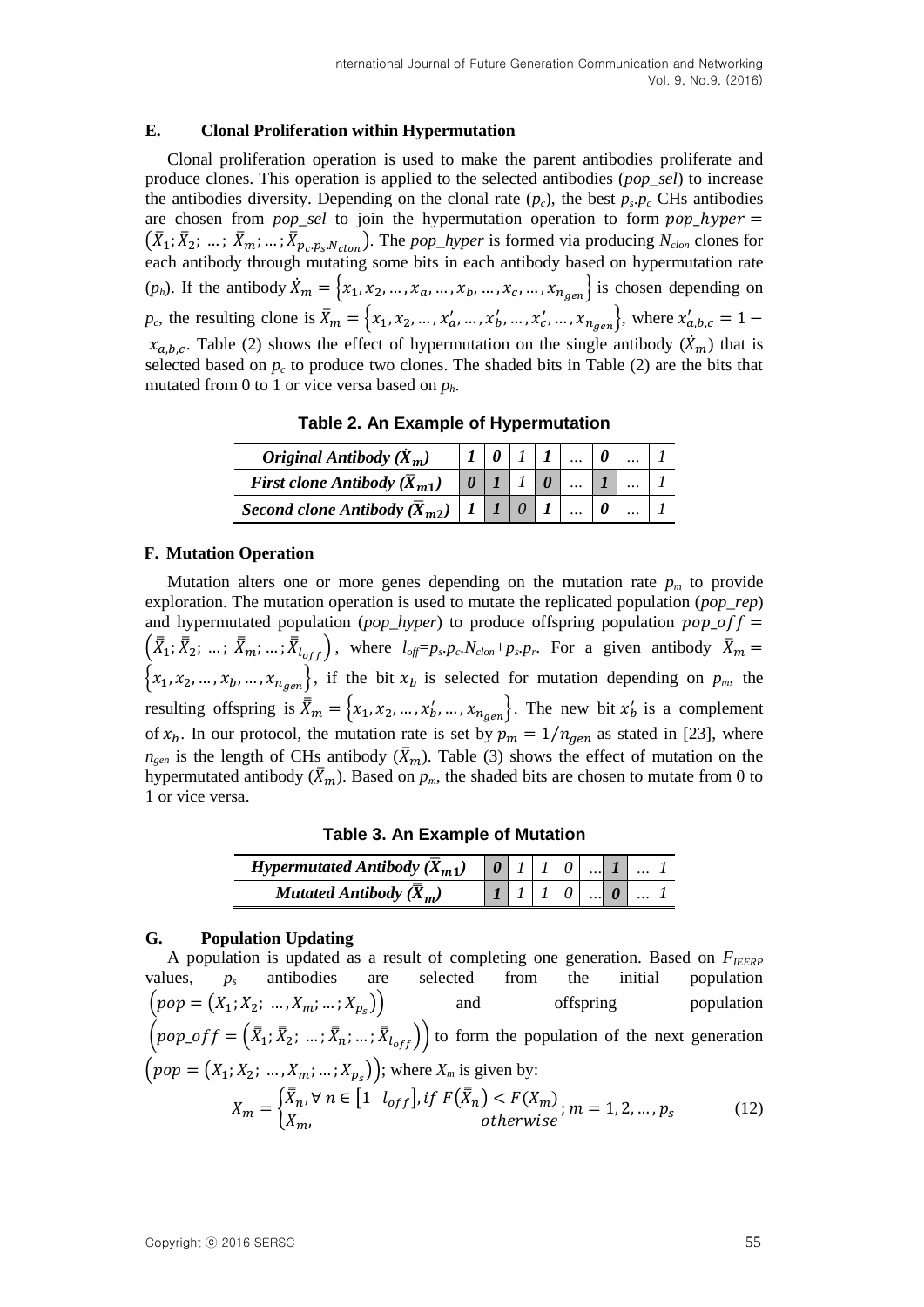### **H. Stopping Criterion**

The MOIA algorithm converges to the optimum CHs when  $F_{IEEE}$  of the population does not change for a certain number of generations or when the number of generations exceeds the maximum number of generations ( $Max<sub>gen</sub>$ ).

### **2) C Clusters Construction**

Once the CHs are found, BS sends a *CH\_stat\_Msg()* message to change the state of the sensor nodes from "ON" to "CH". Based on the received message, the node changes its state to CH and broadcasts an  $Adv\_Msg(CH\_ID)$  message within its  $R_C$  to advertise its state to the ordinary nodes in the network. Depending on the received advertising messages from CHs, each ordinary node sends a *Join\_Req\_Msg(MN\_ID)* message contains its ID to the nearest CH that covers it based on the strength of the received messages. Then, each CH creates the TDMA schedule by allocating timeslots according to the number of its MNs and broadcasts a *Sched\_Msg(TDMA)* message within its  $R<sub>C</sub>$  to inform its MNs by this schedule. The TDMA schedule is used to avoid intra-cluster collisions and allows for each member node to turn its radio off, except during its transmission time, to minimize the energy consumption.

### **4.1 Data Transmission Phase**

Once the clusters are constructed, the MNs wake up and sense data. Then, each node sends the sensed data and its residual energy to its corresponding CH during its determined timeslot. This method allows sensor nodes to sleep during other timeslots to save their energy. It should be noted that each CH node must keep its receiver on to receive data from all nodes in the cluster. Each cluster communicates using a different CDMA code in order to reduce the interference of nodes belonging to the other clusters. Once each CH receives the sensed data from its MNs, it performs signal processing functions to aggregate the data into a single packet. Then, CHs send the resulting packets and residual energy of their MNs to BS. After a certain time, which is determined a priori, the network begin a new round and runs the cluster building phase to select new CHs using the MOIA algorithm.

## **5. Analytical Optimal Number of CHs**

In this section, we can analytically determine the optimal number of CHs based on minimizing the total dissipated energy of all the sensor nodes in the  $M_1 \times M_2$  field. From Equations (4)-(5) and (9)-(10), the total dissipated energy of all sensor nodes is given by:

$$
E_{disp} = \left(\sum_{i=1}^{L} \left[ \left( E_{CH}(i,k,d) + E_{CH_{CP}}(i,k_{CP},d) \right) + \sum_{l=1}^{m_i} \left( E_{MN-i}(l,k,d) + E_{MN_{CP}-i}(l,k_{CP},d) \right) \right] \right) \tag{13}
$$

If each cluster contains the same number of MNs (i.e.  $m_i = \frac{N}{l}$  $\frac{N}{L}-1 \approx \frac{N}{L}$  $\frac{N}{L}$ ), then the total dissipated energy can be simplified to:

 $E_{disp} \approx L\left(2\frac{N}{l}\right)$  $\frac{N}{L}kE_{elec} + \frac{N}{L}$  $\frac{N}{L}kE_{DA} + kE_{Amp}d_{toBS}^p + 4\frac{N}{L}$  $\frac{N}{L}k_{CP}E_{elec} + \frac{N}{L}$  $\frac{N}{L}(k + k_{CP})E_{fs}E[d_{toCH}^2]$  (14) Where  $E[d_{toCH}^2]$  is the expected square distance from the node to CH. The area occupied by each cluster is approximately  $(M_1 \times M_2)/L$ . In general, this is an arbitrary-shaped region with a node distribution  $\rho(x, y) = 1/((M_1 \times M_2)/L)$ . Since the area of each cluster is a circle with radius  $R_c = \sqrt{(M_1 \times M_2)/\pi L}$ , the expected squared distance from the nodes to the cluster head (assumed to be at the center of the cluster) is given by:

$$
E[d_{toCH}^2] = \iint (x^2 + y^2) \rho(x, y) dx dy = \iint r^2 \rho(x, y) r dr d\theta
$$
  
=  $\left(\frac{L}{M_1 \times M_2}\right) \int_{\theta=0}^{2\pi} \int_{r=0}^{R_c} r^3 dr d\theta = \frac{M_1 \times M_2}{2\pi L}$  (15)

From Equation (14) and (15), we have

 $E_{disp} \approx 2NkE_{elec} + NkE_{DA} + LkE_{Amp}d_{t_0RS}^p + 4Nk_{CP}E_{elec} + N(k + k_{CP})E_{fs}^M$  $\frac{1 \times m_2}{2 \pi L} (16)$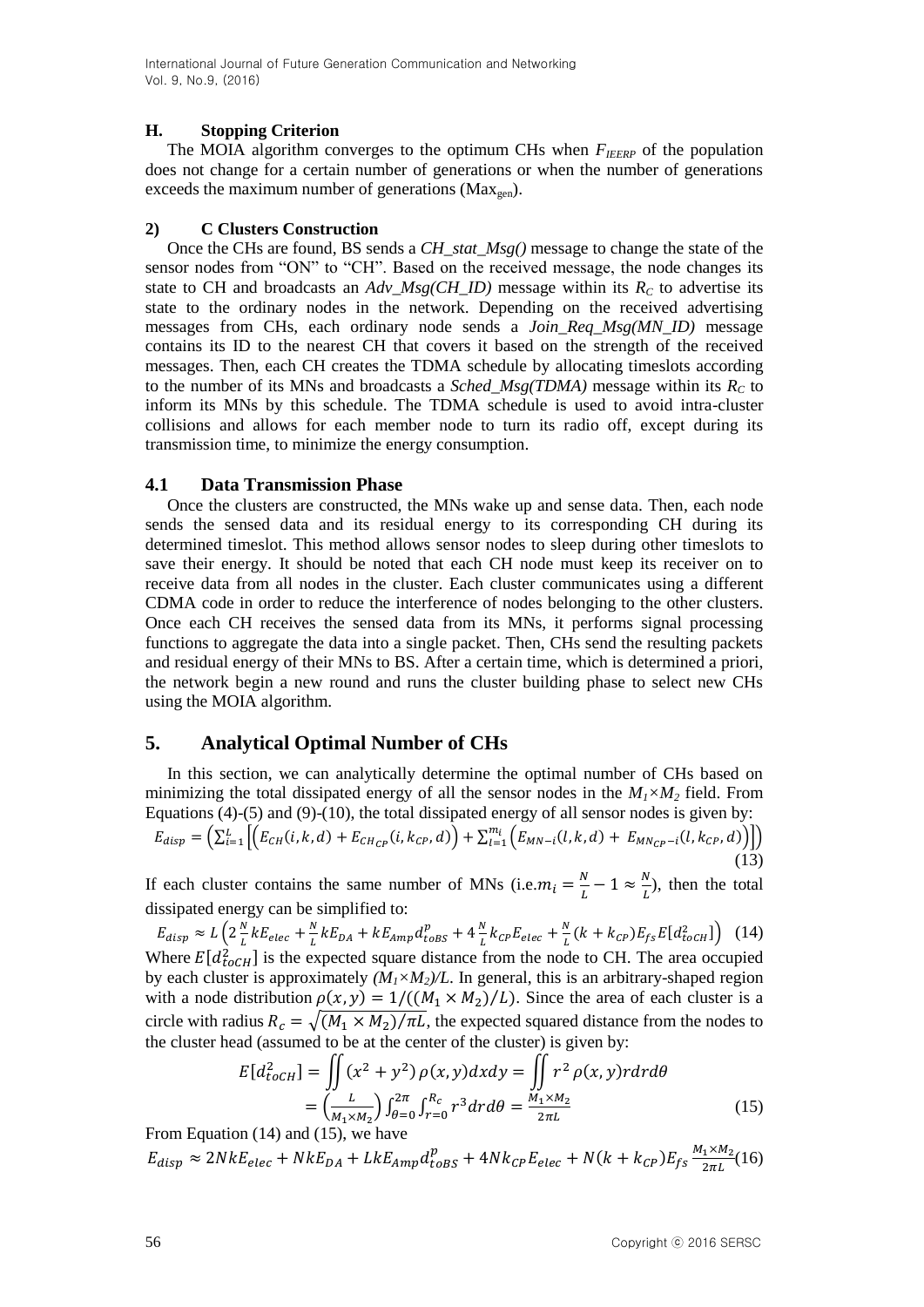By differentiating Equation (16) with respect to L and setting it to zeros, the optimal number of clusters (Lopt) can be found:

$$
L_{opt} = \sqrt{\frac{N}{2\pi}} \sqrt{\frac{k + k_{CP}}{k}} \sqrt{\frac{E_{fs}}{E_{Amp}}} \sqrt{\frac{M_1 \times M_2}{d_{obs}^p}}
$$
(17)

If distance  $d_{\text{toBS}}$  is less than the threshold distance ( $d_o = \sqrt{E_{fs}}/E_{\text{mp}}$ ), the free space model will be used by setting  $p = 2$  and  $E_{Amp} = E_f$ . Otherwise, the multipath fading model should be adopted by setting  $p = 4$  and  $E_{Amp} = E_{mp}$ .

#### **6. Analysis Of IEERP Protocol**

**Lemma 1:** The overhead complexity of control messages for the IEERP clustering protocol in the network is  $O(N)$  and the time complexity is  $O(n_{gen})$ .

**Proof:** Since the information collection phase exists only in the first round and its duration is very small, we neglect the overhead packets in it. As the cluster building phase is run in each round, it adds overheads to the protocol. In this phase, each member node sends a *Join\_Req\_Msg()* message to its respective CH. Also each CH node receives a *CH\_stat\_Msg()* from BS and broadcasts an *Adv\_Msg()* and a *Sched\_Msg()* messages to its MNs. If the number of CHs is *L*, the total number of *CH\_stat\_Msg()* or *Sched\_Msg()* or *Adv\_Msg()* messages is equal *L* and the number of *Join\_Req\_Msg()* messages is *(N-L)*. Thus, the total number of the overhead control messages for clustering in each round adds up to:

$$
L + L + L + (N - L) = N + 2L \tag{18}
$$

So that the overhead complexity of the control messages for the IEERP is O(*N*). IEERP adopts a centralized clustering strategy to find the optimum CHs from only  $n_{gen}$  ( $n_{gen} \leq N$ ) sensor nodes that have residual energy (*Eres*) equal to or greater than the average energy  $(E_{\alpha\nu\rho})$  of all alive nodes in the sensor field. The worst case occurs in the first roud when all sensor nodes have the same initial energy. Thus, the time complexity of the entire network is  $O(n_{gen})$ .

**Lemma 2**: The computational complexity of the IEERP protocol is  $O(Max_{gen}.n_{gen}.N_{clon}.p_s)$ .

**Proof:** Since the IEERP protocol utilizes the MOIA algorithm in finding the optimum clusters, the complexity of the IEERP protocol depends on the complexity of MOIA algorithm. The MOIA algorithm consists of five major operations: the antibodies selection, the replication, the clonal proliferation with hypermutation, the mutation and the population updating. Assume that the population consists of  $p_s$  antibodies and the length of each antibody is  $n_{gen}$  genes. The selection operation requires  $p_s$  calculation times to the selected *p<sup>s</sup>* antibodies and the number of calculations in the replication operation does not exceed  $p_r p_s$ . The clonal operation selects  $p_c p_s$  antibodies to produce  $N_{clon}$  for each one via hypermutation operation, so the total number of clones  $(N_{\text{clon}} p_c p_s)$  requires  $p_h n_{gen} N_{clon} p_c p_s$  calculations. The mutation operation needs  $p_m n_{gen} (p_r p_s + N_{clon} p_c p_s)$ calculations to mutate the replicated antibodies and the hypermutated offspring antibodies. The final step is the population updating which requires  $p_s$  calculations to select  $p<sub>s</sub>$  antibodies of the new population. In generation *gen*, the total number of  $C(gen)$ calculations meets:

 $C(gen) = p_s + p_r \cdot p_s + p_h \cdot n_{gen} \cdot N_{clon} \cdot p_c \cdot p_s + p_s + p_m \cdot n_{gen} \cdot (p_r \cdot p_s + N_{clon} \cdot p_c \cdot p_s)$  (19) Therefore, if the total number of generations is *Maxgen*, the computational complexity of the IEERP is approximate to  $O(Max_{gen} n_{gen} N_{clom} p_s)$ . When  $p_r$ ,  $p_c$ ,  $p_h$  and  $p_m$  are set to 1,  $n_{gen}$  equals *N* and each antibody in the population produces  $p_s$  clones (i.e.  $N_{clon} = p_s$ ), the worst case running time is considered. In this case, *C(gen)* will be given by (20) which shows that the worst IEERP complexity is  $O(Max_{gen}.N.p_s^2)$ .

$$
C(gen) \le p_s + p_s + N.p_s^2 + N.(p_s + p_s^2) + p_s = (N+3)p_s + 2N.p_s^2 \tag{20}
$$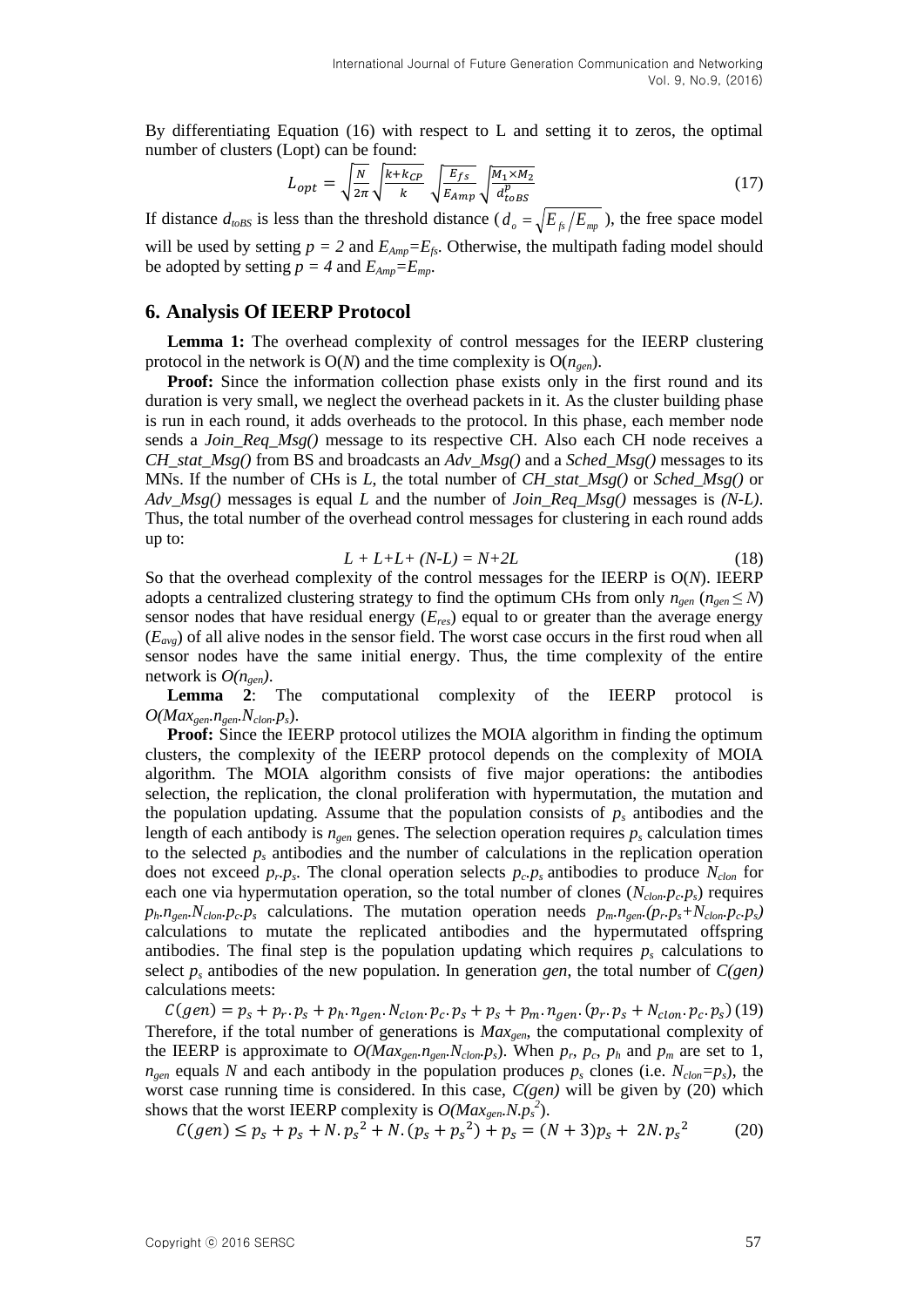## **7. Simulations and Results**

In this section, we perform a series of simulation scenarios using Matlab (R2013a) to investigate the feasibility and effectiveness of the IEERP protocol compared to other protocols.

### **7.1 Performance Metrics**

These metrics are used to evaluate the performance of the IEERP protocol [\[24,](#page-18-8) [25\]](#page-18-9):

 **Network Lifetime**: The time interval from the start of network operation until the death of the last alive sensor node.

 **Stability Period**: The time interval from the start of network operation until the death of the first sensor node.

 **Instability Period**: The time interval from the death of the first sensor node until the death of the last sensor node.

 **First Dead Node (FDN)**: The number of rounds after which the first sensor node is died.

 **Last Dead Node (LDN)**: The number of rounds after which all sensor nodes are died.

 **Number of Alive Nodes per Round**: The number of nodes that have not yet expended all of their energies.

 **Balanced Extent of Energy Dissipation (BEED)**: It measures the ability of the protocol to balance the dissipated energy and is calculated as  $BEED = (LDN -$ FDN)/LDN. The protocol with smaller BEED has a better performance in aspect of balancing energy dissipation.

### **7.2 Simulations and Discussion**

In the conducted simulations, we assumed that the sensor nodes sense the environment continuously and send the data at a fixed rate. Each simulation was run for 10 different networks and the average was taken as the final result to eliminate the experimental error caused by randomness. For fair comparison with other protocols, the energy consumption due to communication is calculated using the first-order energy model with these parameters  $E_{elec}$  =50 nJ/bit,  $E_{fs}$  =10 pJ/bit/m<sup>2</sup>,  $E_{mp}$  =0.0013 pJ/bit/m<sup>4</sup> and  $E_{DA}$ = 5 *nJ/bit/signal*. The MOIA parameters are set based on the study presented in [\[23\]](#page-18-7) as  $p_s$ =30,  $p_r = 0.9$ ,  $p_c = 0.05$ ,  $p_h = 10p_m$ ,  $N_{clon} = 5$  and Max<sub>gen</sub> = 150. The weight factor of the objective function is set as *w*=0.9.

#### **1) Performance of IEERP**

In this simulation, we investigate the performance of IEERP protocol compared to LEACH [\[12\]](#page-17-4) and GAECH [\[16\]](#page-18-0) protocols. The simulation consists of 100 homogeneous nodes with initial energy of 1J, scattered randomly within a  $100x100$  m<sup>2</sup> sensor field. The packets sent were 4000 bits plus 200 bits control packets. The BS is located at the center of the sensor field (50 m, 50 m). The obtained clustered network using the IEERP protocol is shown in Figure 5. Figure 6 shows the obtained lifetime for the IEERP, LEACH and GAECH protocols. The average energy consumption per round, BEED, FDN and LDN metrics for the three protocols are given in Table (4). From the obtained results, it is noticed that the IEERP protocol outperforms the other protocols in terms of balancing the energy consumption, stability period and network lifetime. Since the IEERP protocol selects CHs from the higher energy nodes, it balances the energy consumption among the sensor nodes which reduces the instability period as cleared from BEED values. Also, it improves the stability period by 19.29 % and 4 % compared to LEACH and GAECH respectively and the overall lifetime by 17.02 % and 3.25 %. Since the BS is located at center of the field, the distances from CHs to BS  $(d_{\text{toBS}})$  vary from 30 m to 70 m. Therefore, the analytical optimal number of CHs (*Lopt*) according to Equation (17) is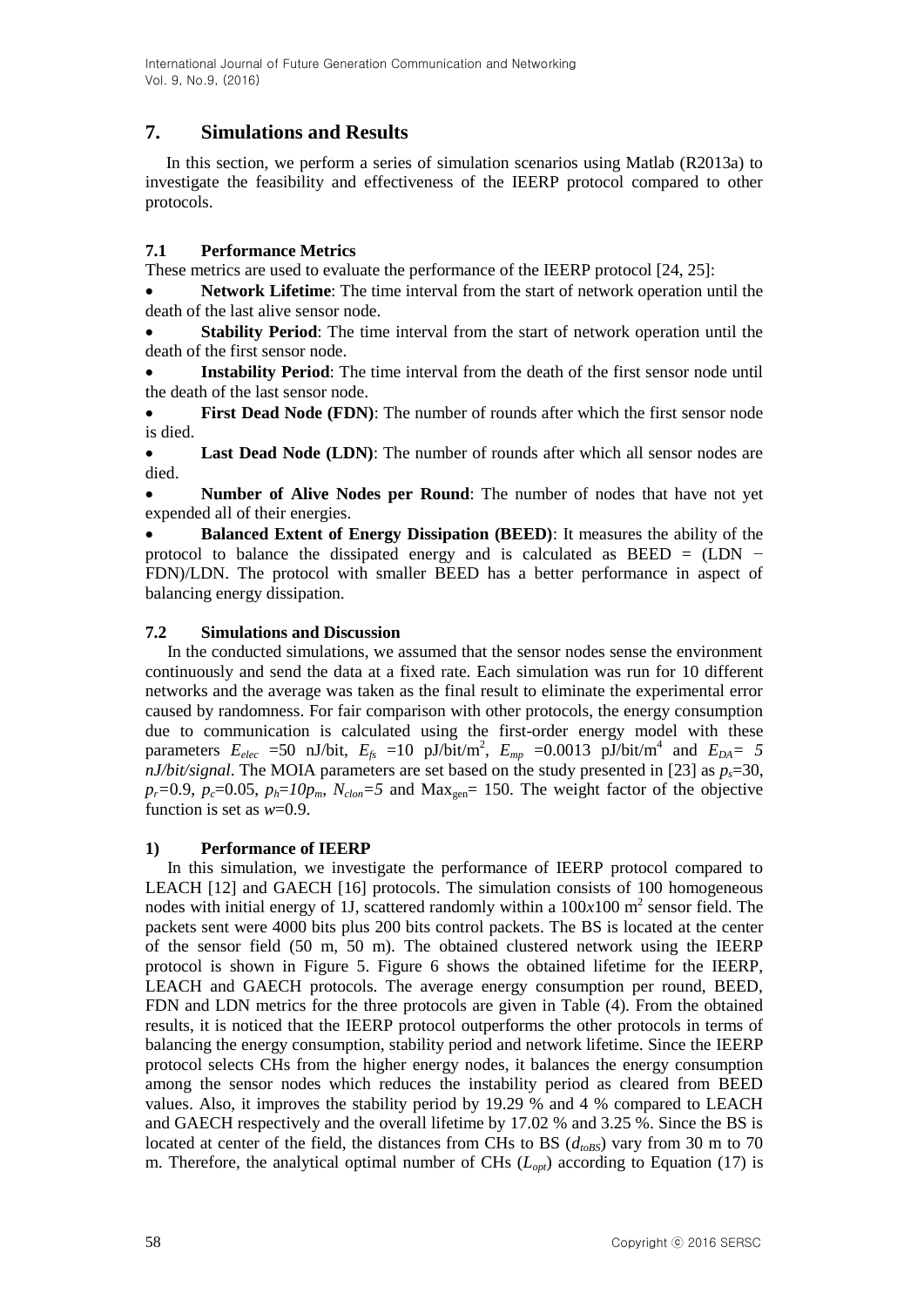varied from 6 to 14 CH. Figure 7 shows the obtained number of CHs using the IEERP protocol against the number of rounds. It is observed that the obtained number of CHs using the IEERP is approximately uniform along all rounds and varies from 7 to 9 CH which lies in the analytical range.



**Figure 5. The Clustered Network of Simulation 1**



**Figure 6. Network Lifetime of Simulation 1**



**Figure 7. Obtained Number of CHs using the IEERP Protocol of Simulation 1**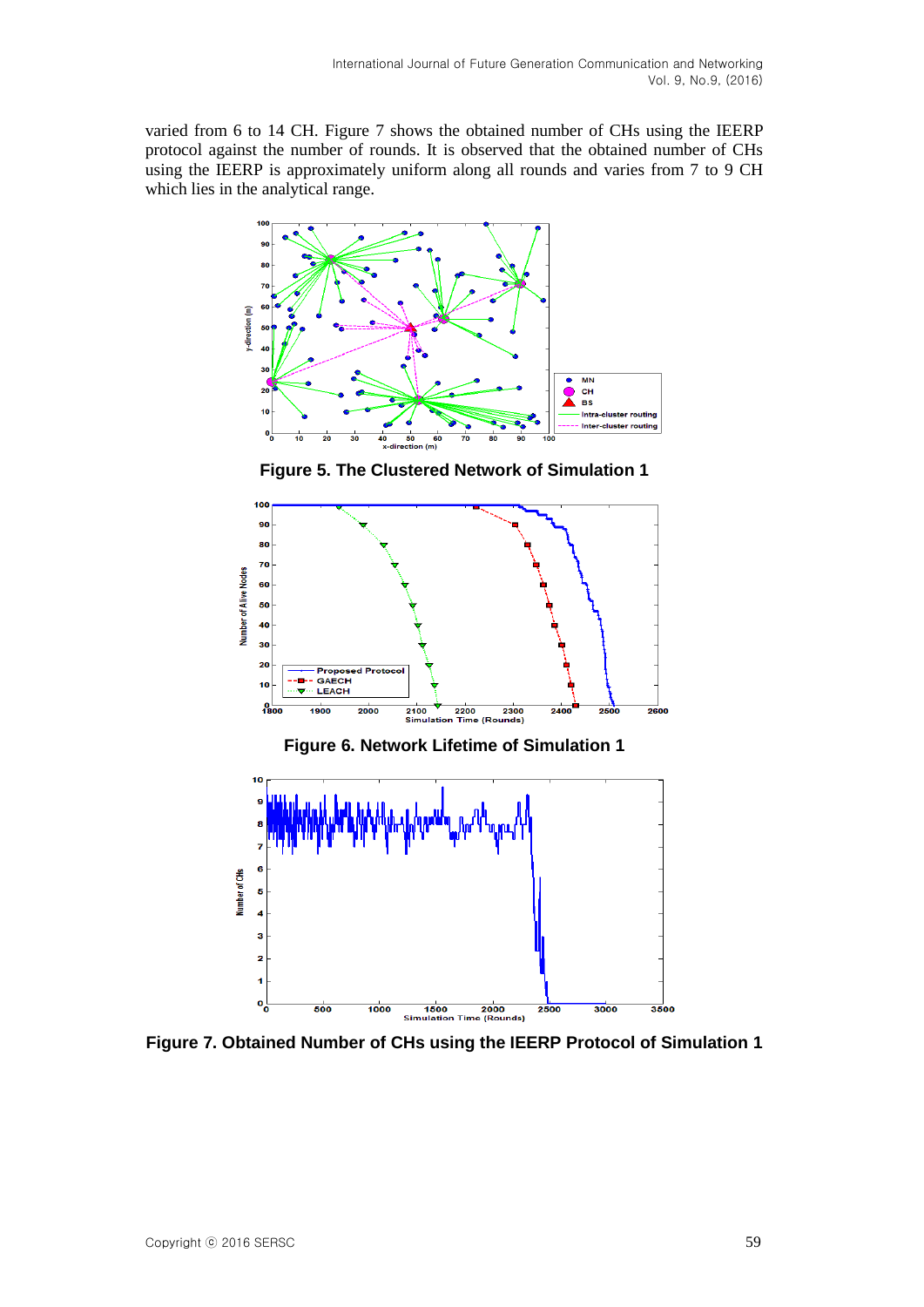| <b>Protocol</b>    | <b>Average energy consumption</b><br>per round $(\mathbf{J})$ | <b>BEED</b> | <b>FDN</b> | LDN  |
|--------------------|---------------------------------------------------------------|-------------|------------|------|
| <b>LEACH</b> [12]  | 0.046                                                         | 0.0953      | 1939       | 2144 |
| <b>GAECH</b> [16]. | 0.042                                                         | 0.085       | 2224       | 2430 |
| <b>IEERP</b>       | 0.0404                                                        | 0.0781      | 2313       | 2509 |

**Table 4. Obtained Results of Simulation 1**

#### **2) Effect of BS location**

Since the location of BS is having a considerable effect on the energy consumption, we study the effect of BS position on the performance of the proposed IEERP protocol and compare its performance with LEACH [\[12\]](#page-17-4), LEACH-GA [\[13\]](#page-17-5), A-LEACH [\[14\]](#page-17-6) and GAEEP [\[15\]](#page-17-7) protocols. The simulation consists of 100 homogeneous nodes with initial energy of 0.5J, scattered randomly within a 50x50  $m^2$  sensor field. The packets sent were 2000 bits plus 50 bits control packets. Here, we consider three cases for the location of BS; namely are 1) BS is located at center of the field (25 m, 25 m); 2) BS is located on the edge of the field (25 m, 50 m); and 3) BS is located out the field (25 m, 100 m). Table (5) and Figs. (8-10) show FDN, HDN and LDN metrics respectively of LEACH, LEACH-GA, A-LEACH, GAEEP and IEERP protocols for three cases of BS.

From the obtained results, it is noticed that the number of rounds is large when the BS is located at the center of sensor field and it decreases when the BS moves outward. Also, it is obvious that the stability period of the IEERP protocol extended as compared to LEACH, LEACH-GA, A-LEACH and GAEEP by 1033, 890, 880 and 290 rounds respectively when BS at (25 m, 25 m) and by 824, 814, 658, and 240 rounds respectively when BS at (25 m, 100 m). It is observed that the stability period obtained using the IEERP protocol when the BS at center of the sensor field is wider than that obtained when BS moves outward. This due to using the free space communication when the BS located at (25 m, 25 m) because the distances between BS and the sensor nodes always less than the threshold distance  $(d<sub>o</sub>)$ . This decreases the dissipated energy and extends the stability period. However, the distances between BS and the sensor nodes increase when the BS moves outward and this increases the dissipated energy due to using the multipath communication. Moreover, the instability period is narrow as compared the other protocols and this increases the reliability of the IEERP protocol in the clustering process of WSN. From results of LDN metric, it is cleared that the IEERP protocol improves the network lifetime by 43.78, 30.39, 4.89 and 2.31 % as compared to LEACH, LEACH-GA, A-LEACH and GAEEP respectively when BS is located at center of the sensor field. When BS is located at (25m, 100 m), the network lifetime improved by 36.61, 23.19, 4.40, and 2.81 % compared the other protocols. The network lifetime when BS is located outside the field is improved by 31.51, 29.48, 6.38, 1.29 % compared to the other protocols**.**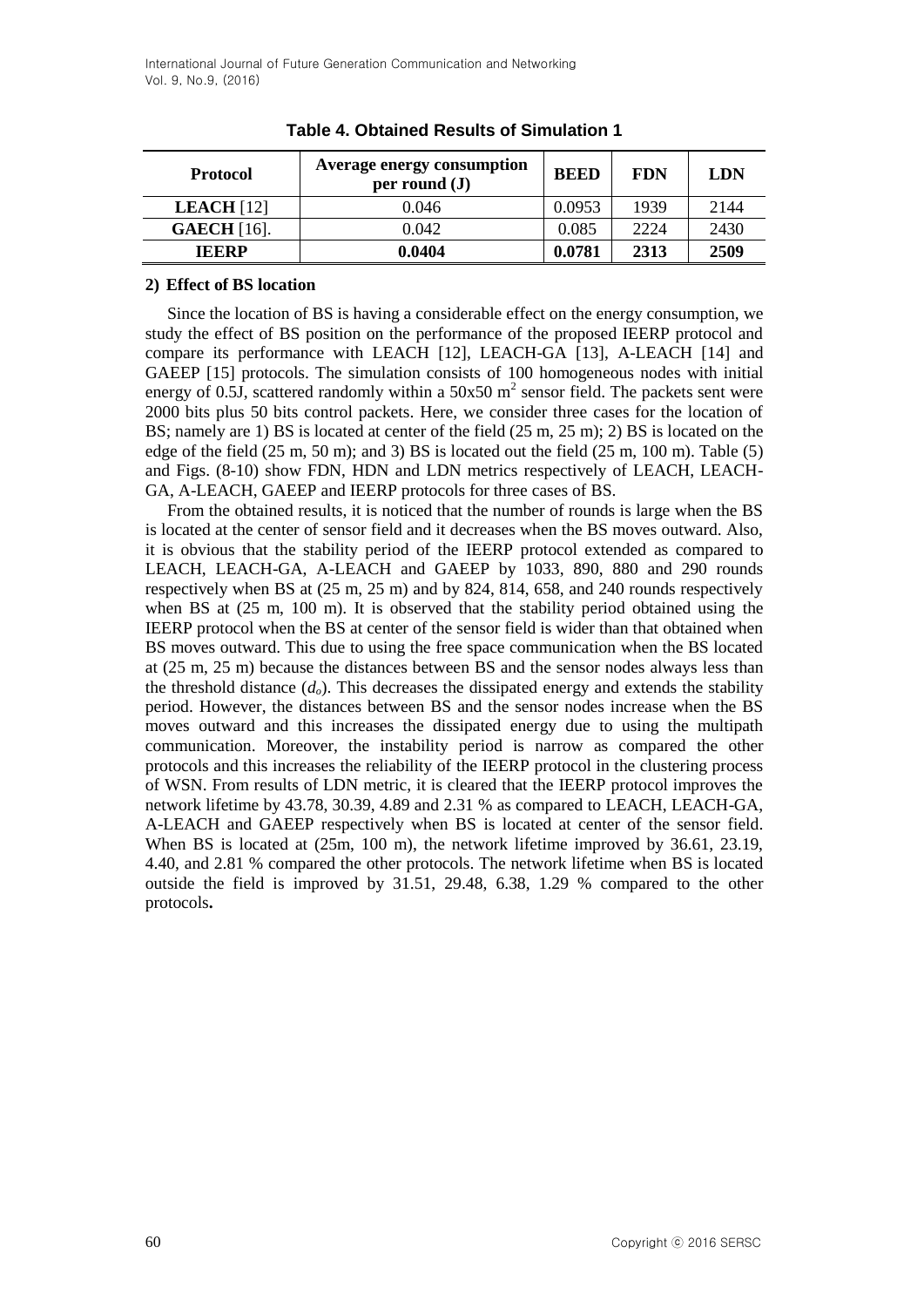





**Figure 9. HDN obtained at different Location of BS**



**Figure 10. LDN Obtained at different Location of BS**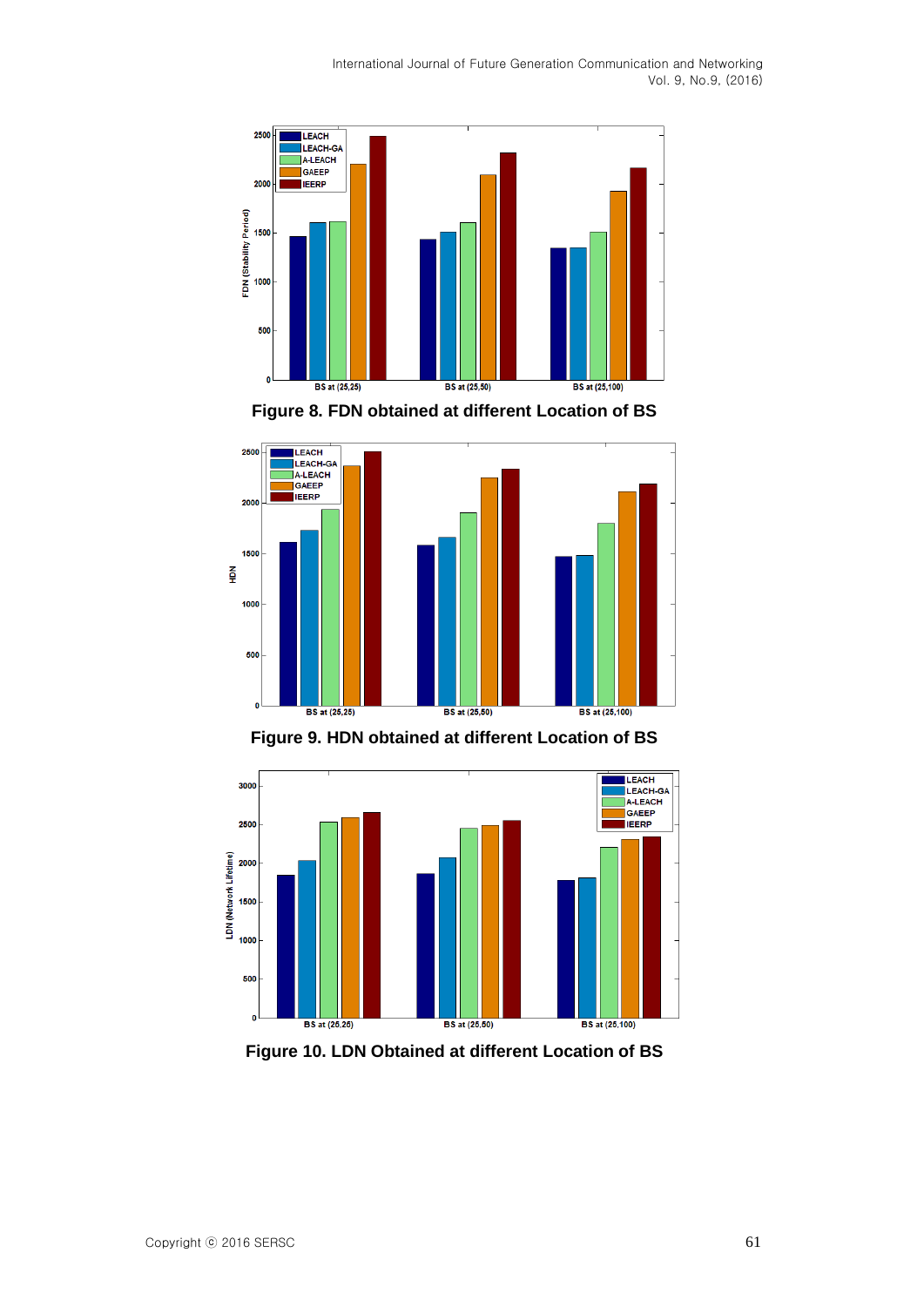| <b>BS</b><br>Location<br>(m, m) | <b>Metric</b> | <b>LEACH</b><br>[12] | <b>LEACH-GA</b><br>[13] | <b>A-LEACH</b><br>$[14]$ | <b>GAEEP</b><br>$[15]$ | <b>IEERP</b> |
|---------------------------------|---------------|----------------------|-------------------------|--------------------------|------------------------|--------------|
|                                 | <b>FDN</b>    | 1467                 | 1610                    | 1620                     | 2210                   | <b>2500</b>  |
| (25, 25)                        | <b>HDN</b>    | 1691                 | 1818                    | 2209                     | 2370                   | 2510         |
|                                 | <b>LDN</b>    | 1850                 | 2040                    | 2536                     | 2600                   | <b>2660</b>  |
|                                 | <b>FDN</b>    | 1438                 | 1512                    | 1608                     | 2100                   | 2320         |
| (25, 50)                        | <b>HDN</b>    | 1661                 | 1717                    | 2186                     | 2260                   | 2340         |
|                                 | <b>LDN</b>    | 1874                 | 2078                    | 2452                     | 2490                   | 2560         |
|                                 | <b>FDN</b>    | 1346                 | 1356                    | 1512                     | 1930                   | 2170         |
| (25, 100)                       | <b>HDN</b>    | 1543                 | 1554                    | 2077                     | 2120                   | 2190         |
|                                 | LDN           | 1787                 | 1815                    | 2209                     | 2320                   | 2350         |

**Table 5. Obtained Results of Simulation 2**

### **3) Effect of Nodes Heterogeneity**

The effect of the node heterogeneity on the performance of the IEERP protocol is studied in this simulation compared to the SEP [\[18\]](#page-18-2) and the SEPFL [\[17\]](#page-18-1) protocols. Simulation consists of 100 heterogeneous sensor nodes that are randomly distributed within a  $100\times100$  field. 20 % of the total nodes are advanced nodes having 100 % more energy than the normal ones such that the total residual energy of all nodes are 100 J. The BS is located at the center of the field and the packets sent were 4000 bits. Figs. (11-13) shows the network lifetime, the energy dissipation rate and the packet throughput for the three protocols. The FDN, HDN, LDN and BEED matrices are listed in Table (6). It is seen that the IEERP protocol prolongs the stability period by 1112 and 925 rounds and the overall lifetime by 1702 and 0 rounds as compared to the SEP and the SEPFL protocols respectively. Moreover, it balances the energy consumption among the sensor nodes via selecting the higher energy nodes to be CHs as cleared from the values of BEED. The dissipation energy rate of the IEERP protocol is smother than the other protocols until to the round 2200 which extends the stability period. After that, its dissipation rate downs below the rate of the SEPFL protocol due to balancing the load among the sensor nodes. Extending the stability period using the IEERP protocol allows the BS to gathers more packets as shown in Figure 13. Thus, the IEERP improves the network throughput by 72.28 and 128.76 % as compared to the other two algorithms.

| <b>Protocol</b>   | FDN  | <b>HDN</b> | LDN  | REED   |
|-------------------|------|------------|------|--------|
| <b>SEP</b> [18]   | 1007 | 1500       | 2325 | 0.5669 |
| <b>SEPFL</b> [17] | 1194 | 2092       | 4027 | 0.7035 |
| <b>IEERP</b>      | 2119 | 2497       | 4027 | 0.4738 |

**Table 6. FDN, HDN, LDN and BEED Metrics of Simulation 3**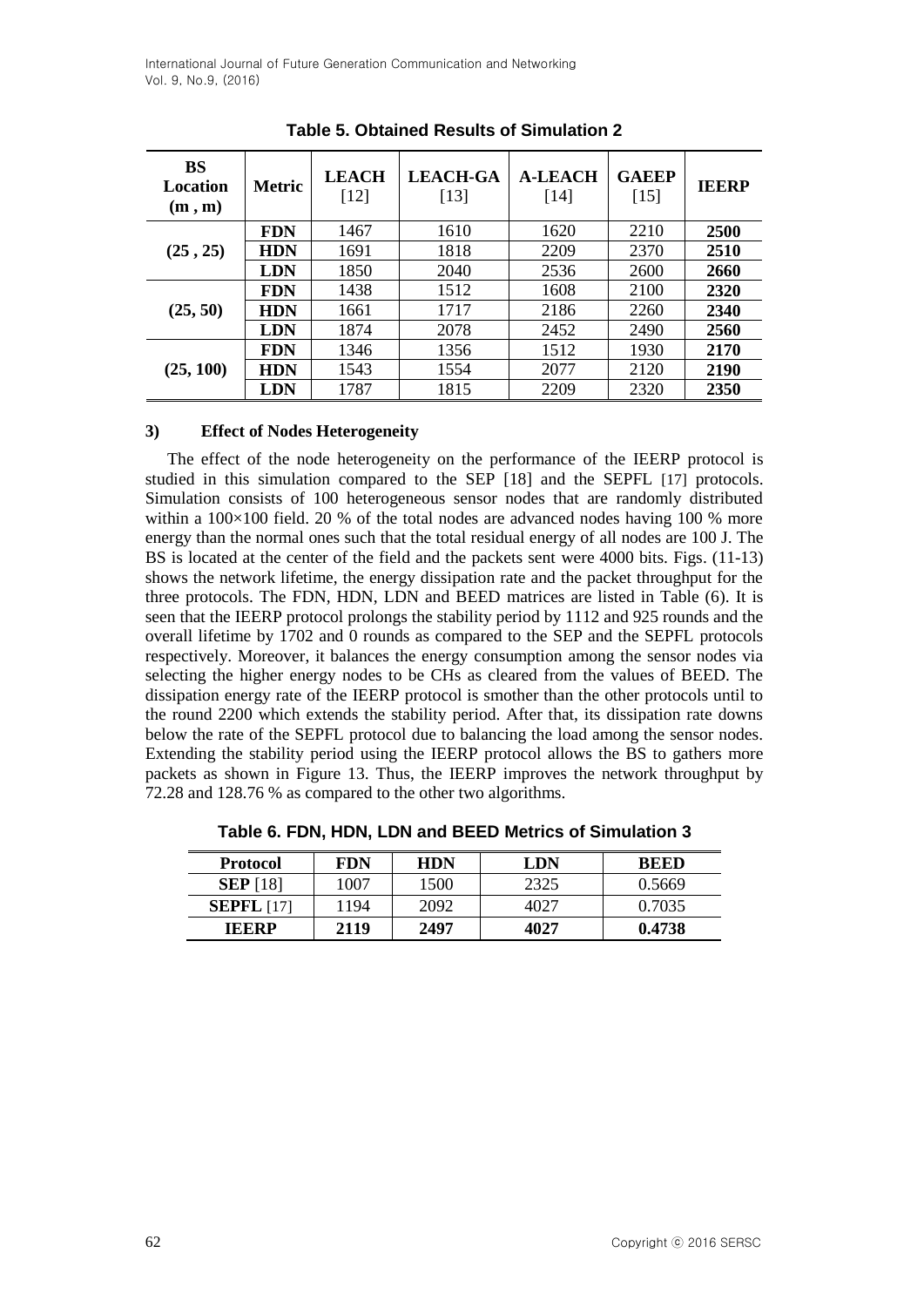

**Figure 11. Network Lifetime of Heterogeneous Network (Simulation 3)**



**Figure 12. Energy Dissipation Rate of Heterogeneous Network (Simulation 3)**



**Figure 13. Network Throughput of Heterogeneous Network (Simulation 3)**

#### **8. Conclusion**

In this paper, an Immune-based Energy-Efficient hierarchical Routing Protocol (IEERP) has been presented to efficiently maximize the lifetime and the stability period of the homogeneous and the heterogeneous wireless sensor networks. The operation of the IEERP protocol is divided into rounds, where each round consists of a cluster building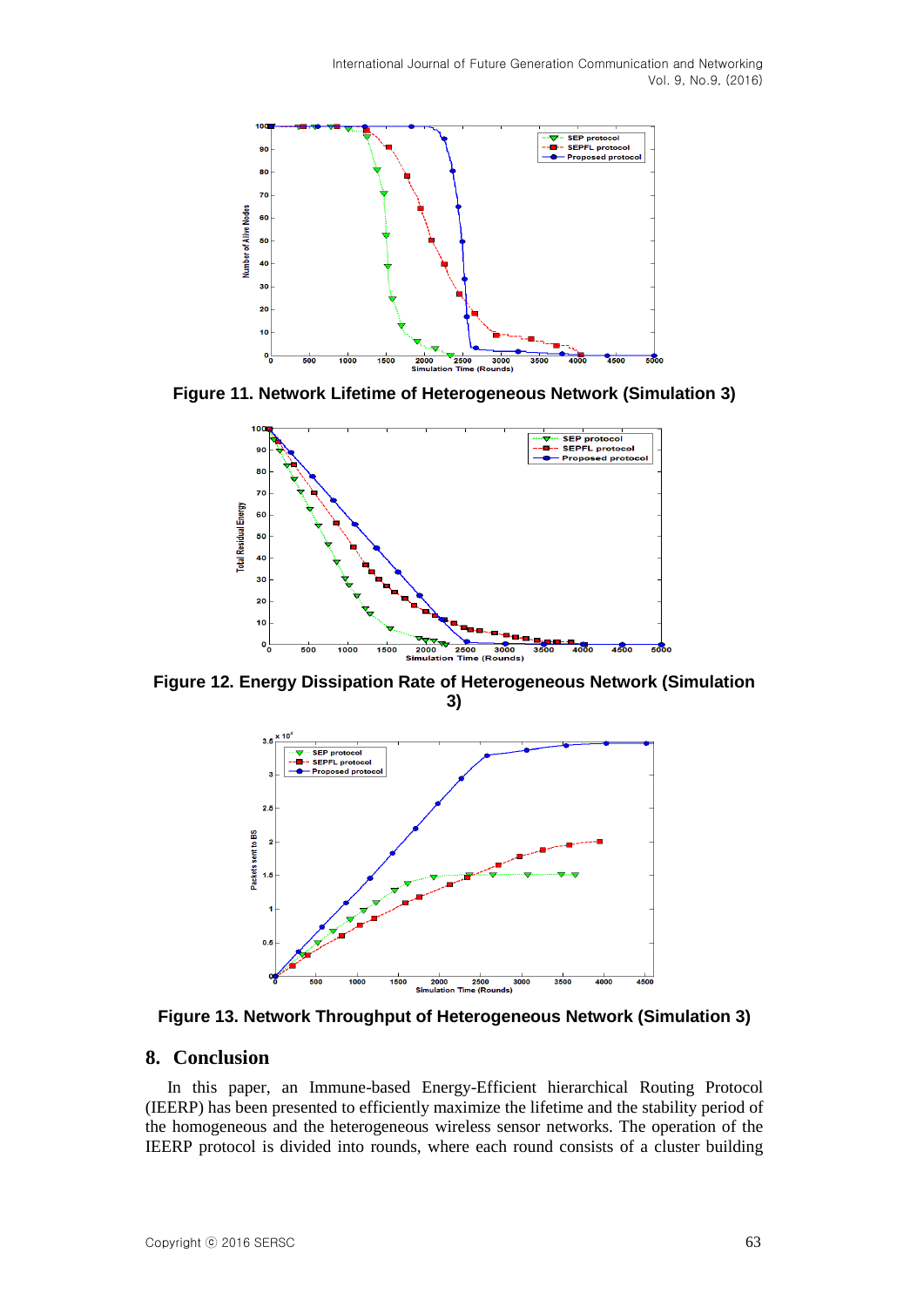phase and a data transmission phase. In the cluster building phase, IEERP utilizes the Multi-Objective Immune Algorithm to partition the network into optimum clusters and find locations of the best cluster heads on the basis of balancing the consumption energy among the sensor nodes and minimizing the communication cost for data and overhead control packets. While in the data transmission phase, each cluster head gathers and aggregates data of its member node and then forwards the aggregated data to the base station. Analytical and simulation results showed that the proposed IEERPP protocol is more energy-efficient and more reliable because it expands the stability period and compresses the instability period. Moreover, it outperforms the previous protocols in terms of the energy dissipation rate, the network lifetime, the stability period and the load balancing.

#### **Acknowledgments**

The authors would like to acknowledge the cultural affairs and mission sector of Egyptian Higher Education Ministry for providing a PhD grant to Mr. Nabil Sabor at Niigata University, Electrical and Electronic Engineering Department.

#### **References**

- <span id="page-17-0"></span>[1] J. Yick, B. Mukherjee, and D. Ghosal, "Wireless Sensor Network Survey," *Computer Networks,* vol. 52, pp. 2292-2330, 2008.
- <span id="page-17-1"></span>[2] Y.-M. Huang, M.-Y. Hsieh, and F. Sandnes, "Wireless Sensor Networks and Applications," in *Sensors*. vol. 21, S. C. Mukhopadhyay and R. Y. M. Huang, Eds., ed: Springer Berlin Heidelberg, 2008, pp. 199- 219.
- [3] Y. Liu, "Wireless Sensor Network Applications in Smart Grid: Recent Trends and Challenges," *International Journal of Distributed Sensor Networks,* vol. 2012, pp. 1-8, 2012.
- [4] B. Rashid and M. H. Rehmani, "Applications of Wireless Sensor Networks for Urban Areas: A Survey," *Journal of Network and Computer Applications,* vol. 60, pp. 192-219, 2016.
- [5] M. P. Đurišić, Z. Tafa, G. Dimić, and V. Milutinović, "A survey of Military Applications of Wireless Sensor Networks," in *2012 Mediterranean Conference on Embedded Computing (MECO)*, Bar, 2012, pp. 196-199.
- [6] J. Ko, C. Lu, M. B. Srivastava, J. A. Stankovic, A. Terzis, and M. Welsh, "Wireless Sensor Networks for Healthcare," *Proceedings of the IEEE,* vol. 98, pp. 1947-1960, 2010.
- [7] J. Valverde, V. Rosello, G. Mujica, J. Portilla, A. Uriarte, and T. Riesgo, "Wireless Sensor Network for Environmental Monitoring: Application in a Coffee Factory," *International Journal of Distributed Sensor Networks,* vol. 2012, pp. 1-18, 2012.
- [8] G. Xu, W. Shen, and X. Wang, "Applications of Wireless Sensor Networks in Marine Environment Monitoring: A Survey," *Sensors (Basel),* vol. 14, pp. 16932-16954, 2014.
- [9] A. Flammini, P. Ferrari, D. Marioli, E. Sisinni, and A. Taroni, "Wired and Wireless Sensor Networks for Industrial Applications," *Microelectronics Journal,* vol. 40, pp. 1322-1336, 2009.
- <span id="page-17-2"></span>[10] F. Fabio, C. A. C. Coello;, and M. Repetto, "Multiobjective Optimization and Artificial Immune System: A Review," in *Handbook of research on Artificial Immune Systems and Natural Computing: Applying Complex Adaptive Technologies*, ed: IGI Publishing, 2009, pp. 1-21.
- <span id="page-17-3"></span>[11] H. Lu, "An Adaptive Multi-objective Immune Optimization Algorithm," in *Control, Automation and Systems Engineering, 2009. CASE 2009. IITA International Conference on*, Zhangjiajie, 2009, pp. 140- 143.
- <span id="page-17-4"></span>[12] W. R. Heinzelman, A. Chandrakasan, and H. Balakrishnan, "Energy-Efficient Communication Protocol for Wireless Microsensor Networks," in *System Sciences, 2000. Proceedings of the 33rd Annual Hawaii International Conference on*, 2000, pp. 1-10.
- <span id="page-17-5"></span>[13] J.-L. Liu and C. V. Ravishankar, "LEACH-GA: Genetic Algorithm-Based Energy-Efficient Adaptive Clustering Protocol for Wireless Sensor Networks," *International Journal of Machine Learning and Computing,* vol. 1, pp. 79-85, 2011.
- <span id="page-17-6"></span>[14] K. G. Vijayvargiya and V. Shrivastava, "An Amend Implementation on LEACH protocol based on Energy Hierarchy," *International Journal of Current Engineering and Technology,* vol. 2, pp. 427-431, 2012.
- <span id="page-17-7"></span>[15] M. Abo-Zahhad, S. M. Ahmed, N. Sabor, and S. Sasaki, "A New Energy-Efficient Adaptive Clustering Protocol Based on Genetic Algorithm for Improving the Lifetime and the Stable Period of Wireless Sensor Networks," *International Journal of Energy, Information and Communications,* vol. 5, pp. 47-72, 2014.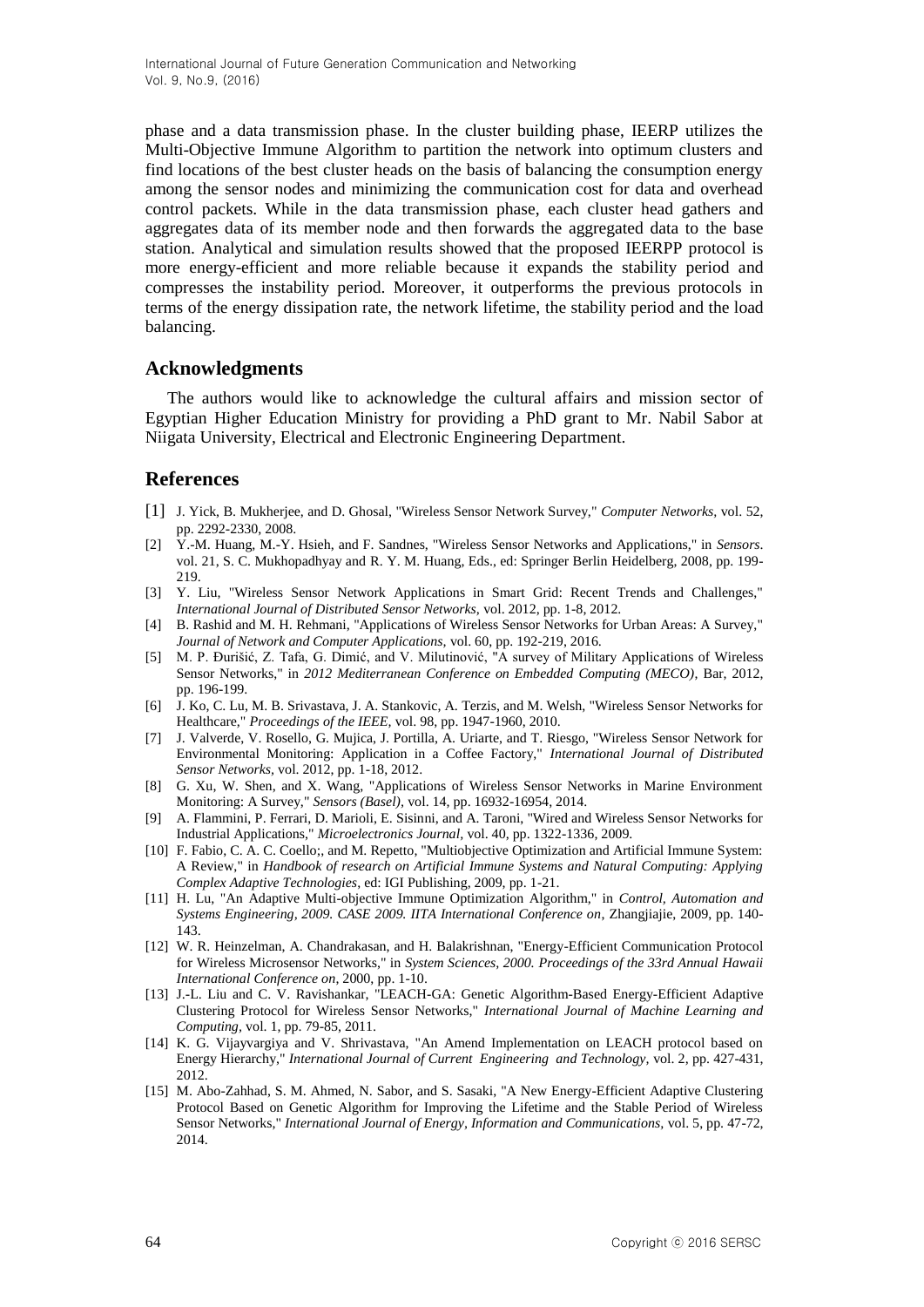- <span id="page-18-0"></span>[16] B. Baranidharan and B. Santhi, "GAECH: Genetic Algorithm Based Energy Efficient Clustering Hierarchy in Wireless Sensor Networks," *Journal of Sensors,* vol. 2015, p. 8, 2015.
- <span id="page-18-1"></span>[17] Y. K. Tamandani and M. U. Bokhari, "SEPFL Routing Protocol Based on Fuzzy Logic Control to Extend the Lifetime and Throughput of the Wireless Sensor Network," *Wirel. Netw.,* vol. 22, pp. 647- 653, 2016.
- <span id="page-18-2"></span>[18] G. Smaragdakis, I. Matta, and A. Bestavros, "SEP: A Stable Election Protocol for Clustered Heterogeneous Wireless Sensor Networks," in *Second International Workshop on Sensor and Actor Network Protocols and Applications (SANPA 2004)*, 2004, pp. 1-11.
- <span id="page-18-3"></span>[19] Y. Yao and N. Jiang, "Distributed Wireless Sensor Network Localization Based on Weighted Search," *Computer Networks,* vol. 86, pp. 57-75, 2015.
- <span id="page-18-4"></span>[20] G. Wu, S. Wang, B. Wang, Y. Dong, and S. Yan, "A Novel Range-Free Localization Based on Regulated Neighborhood Distance for Wireless Ad Hoc and Sensor Networks," *Computer Networks,*  vol. 56, pp. 3581-3593, 2012.
- <span id="page-18-5"></span>[21] M. N. Halgamuge, M. Zukerman, K. Ramamohanarao, and H. L. Vu, "An Estimation of Sensor Energy Consumption," *Progress In Electromagnetics Research B,* vol. 12, pp. 259–295, 2009.
- <span id="page-18-6"></span>[22] R. K. a. Jyotishree, "Blending Roulette Wheel Selection & Rank Selection in Genetic Algorithms," *Machine Learning and Computing,* vol. 2, pp. 365-370, 2012.
- <span id="page-18-7"></span>[23] M. Abo-Zahhad, S. M. Ahmed, N. Sabor, and A. F. Al-Ajlouni, "The Convergence Speed of Single- and Multi-Objective Immune Algorithm Based Optimization Problems," *Signal Processing : An International Journal,* vol. 4, pp. 247-303, 2010.
- <span id="page-18-8"></span>[24] W. Z. Khan, N. M. Saad, and M. Y. Aalsalem, "An Overview of Evaluation Metrics for Routing Protocols in Wireless Sensor Networks," in *Intelligent and Advanced Systems (ICIAS), 2012 4th International Conference on*, Kuala Lumpur 2012, pp. 588-593.
- <span id="page-18-9"></span>[25] L. Alazzawi and A. Elkateeb, "Performance Evaluation of the WSN Routing Protocols Scalability," *Journal of Computer Systems, Networks, and Communications,* vol. 2008, 2008.

#### **Authors**



**Nabil Sabor**, he received the B.S.E.E. (Hons.) and M.S.E.E. degrees in electrical engineering from Assiut University, Egypt, in 2006 and 2011, respectively. Since 2006, he has been with Assiut University, where he is currently an Assistant Lecturer with the Department of Electronics and Communication Engineering. He is also a Ph.D. Researcher with the Department of Electrical and Electronic Engineering, Niigata University, Japan. He has authored over 15 papers in national and international journals and conferences in his research fields. His research interests include signal and image processing, data compression, biomedical signal processing, wavelet transform, digital filters, genetic algorithms, immune algorithms, and wireless sensor networks.



**Shigenobu Sasaki**, he received B.E., M.E. and Ph.D. degrees from Nagaoka University of Technology, Nagaoka, Japan, in 1987, 1989 and 1993, respectively. Since 1992, he has been with Niigata University, where he is now a Professor at the Department of Electrical and Electronic Engineering. From 1999 to 2000, he was a visiting scholar at the Department of Electrical and Computer Engineering, University of California, San Diego. From 2003 to 2006, he was with the UWB technology institute, National Institute of Information and Communication Technology (NICT) as an expert researcher, where he was involved the R&D on UWB wireless